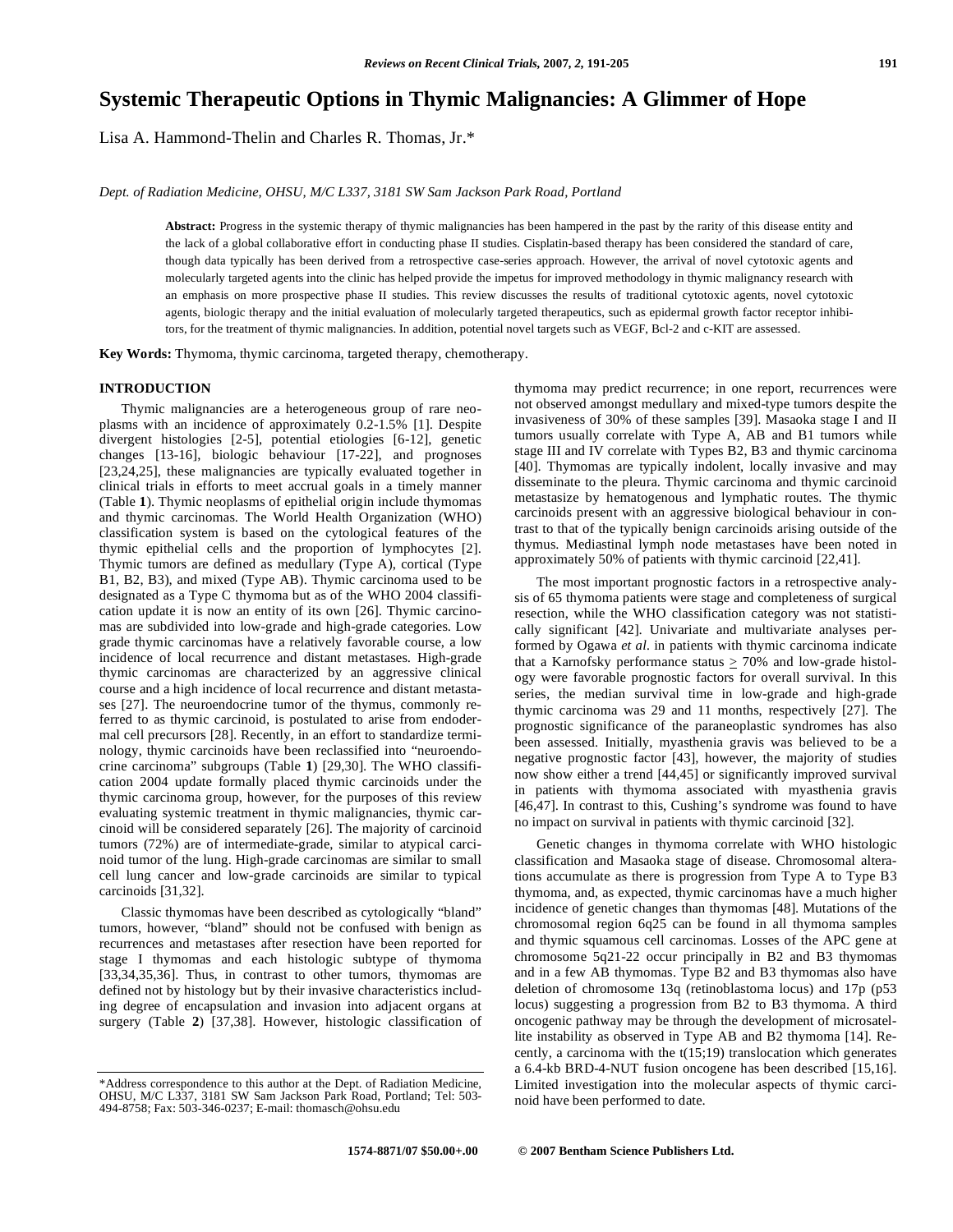# **Table 1. Characteristics of Thymic Neoplasms**

| Characteristic                            | Thymoma (THY)                                                                                                                                                | Thymic Carcinoma (TC)                                                                                                                                                                           | <b>Thymic Carcinoid (Neuroendocrine</b><br>Carcinoma; NEC)                                                                                                                                                                                |
|-------------------------------------------|--------------------------------------------------------------------------------------------------------------------------------------------------------------|-------------------------------------------------------------------------------------------------------------------------------------------------------------------------------------------------|-------------------------------------------------------------------------------------------------------------------------------------------------------------------------------------------------------------------------------------------|
| <b>Cell of Origin</b>                     | <b>Medullary Epithelial Cell</b>                                                                                                                             | <b>Medullary Epithelial Cell</b>                                                                                                                                                                | <b>Endodermal Cell Precursor</b>                                                                                                                                                                                                          |
| Histopathologic subtypes                  | Type A: medullary THY<br>Type AB: mixed THY<br>Type B1: predominantly cortical<br><b>THY</b><br>Type B2: cortical THY<br>Type B3: well differentiated TC [2] | Low-grade:<br>Squamous cell (TSCC)<br>Mucoepidermoid papillary<br>Basaloid<br>High-grade:<br>Lymphoepithelial-like (LEL)<br>Sarcomatoid<br>Clear cell<br>Adenocarcinoma<br>Undifferentiated [2] | Well-differentiated:<br>Grade 1 NEC, typical carcinoid<br>Grade 2 NEC, atypical carcinoid<br>Poorly-differentiated:<br>Grade 3 NEC, large-cell NEC, small-cell carci-<br>noma<br>Variant:<br>Carcinoid with prominent mucinous stroma [3] |
| Etiology or association                   | Largely unknown<br>Familial [6,7]<br>Thymic irradiation in childhood [8]                                                                                     | Epstein-Barr virus associated<br>with LEL subtype $[9,10,11,12]$                                                                                                                                | Unknown                                                                                                                                                                                                                                   |
| Genetic changes                           | $6q25$ mutation [13]<br>LOH 5q21-22(APC) $+$<br>16q22.1(CDH1) [14]                                                                                           | $t(15;19)(q13;p13.1)$ transloca-<br>tion (BDR4-NUT fusion on-<br>cogene) [15,16]<br>6q25 mutation in TSCC only                                                                                  | Limited evaluation to date                                                                                                                                                                                                                |
| Associated parathymic<br>syndromes        | Myasthenia gravis 30%<br>PRC aplasia 5-10%<br>Hypogammaglobulinemia 3-6%                                                                                     | Rare:<br>Cushings<br>MEN I and II<br><b>SIADH</b>                                                                                                                                               | Frequent:<br>Cushings<br>MEN I & II (up to 30%) [2,18]                                                                                                                                                                                    |
| Biologic behaviour                        | Typically indolent<br>Tend to recur locally<br>30-40% invasive [19]                                                                                          | Invasive<br>Metastasize                                                                                                                                                                         | Aggressive<br>LN involvement common<br>30-76.9% metastasize                                                                                                                                                                               |
| Response to chemotherapy                  | Sensitive                                                                                                                                                    | Typically resistant                                                                                                                                                                             | Sparse data                                                                                                                                                                                                                               |
| Increased risk for second<br>malignancies | Yes $[20,21]$                                                                                                                                                | No                                                                                                                                                                                              | No                                                                                                                                                                                                                                        |
| Prognosis                                 | Masaoka 5-year survival rate by<br>stage:<br>I: $83-100\%$<br>II: 86-98%<br>III: 68-89%<br>IV: 50-71% [1,9,23,30]                                            | 5 year survival 30-50% [24]                                                                                                                                                                     | 5-year survival rate 0-31% [25]                                                                                                                                                                                                           |

# **Table 2. Modified Masaoka Staging of Thymic Epithelial Malignancies [33]**

| <b>Stage</b>    | <b>Diagnostic Criteria</b>                                                                                               |
|-----------------|--------------------------------------------------------------------------------------------------------------------------|
|                 | Complete macroscopic and microscopic encapsulation                                                                       |
| <b>IIa</b>      | Microscopic transcapsular invasion                                                                                       |
| IIb             | Macroscopic invasion into surrounding fatty tissue or grossly adherent but not through mediastinal pleura or pericardium |
| Ш               | Macroscopic invasion into neighboring organ:                                                                             |
|                 | a. without invasion of the great vessels                                                                                 |
|                 | b. with invasion of the great vessels                                                                                    |
| IVa             | Pleural or pericardial dissemination                                                                                     |
| IV <sub>b</sub> | Lymphogenous or hematogenous metastasis                                                                                  |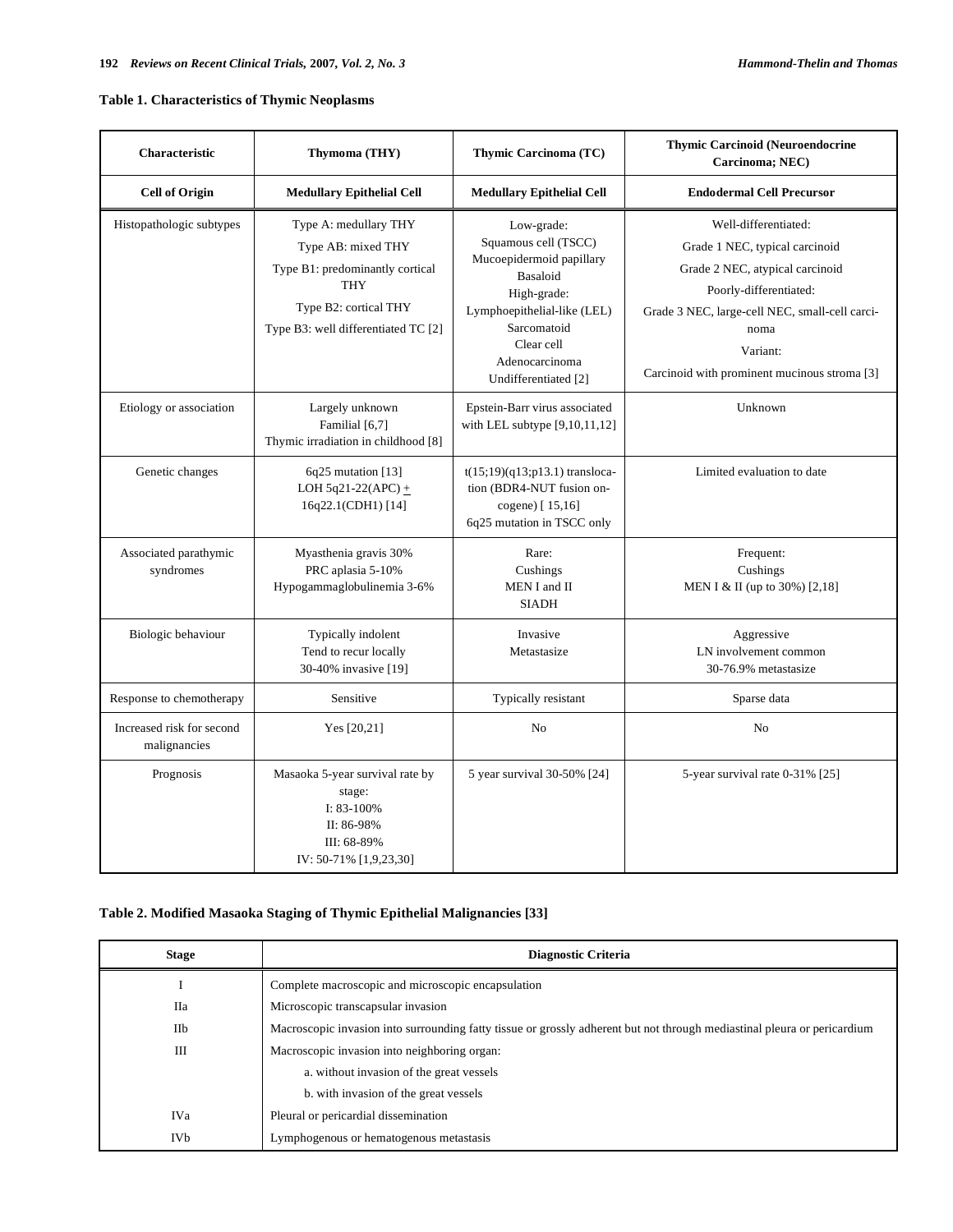## **Thymoma**

## *Chemotherapy*

Thymoma chemotherapeutic trials are typically small; despite this, a number of studies have reported reasonable results with various systemic agents, either alone or in combination. Cisplatin, doxorubicin, and cyclophosphamide have demonstrated activity in thymoma. Platinum-based therapy has been used in the locally advanced or metastatic disease settings over the past decade with response rates ranging from 24% to 100% [49,50,51]. When combination chemotherapy is administered response rates improve to >50% [52,53]. Unfortunately, randomized trials comparing singleagent versus combination therapy in this disease setting have not been performed. In addition, compared to other malignancies, the number of phase II studies conducted in patients with advanced or metastatic thymoma with single-agent therapy [54,55], combination chemotherapy [52,56,57] and biologic therapy [58,59,60] are indeed sparse (Table **3**).

Two single-agent phase II studies have been reported in thymic malignancies. Cisplatin, 50 mg/m<sup>2</sup> intravenously (IV) every 3 weeks, and ifosfamide,  $1.5$   $g/m^2$  IV on days 1 to 5, with mesna as a uroprotector, every 3 weeks, have been evaluated as single-agents with response rates of 10% and 46%, respectively [54,55]. Singleagent cisplatin induced severe nausea and vomiting, however, lifethreatening and lethal toxicities were not observed. In addition to severe nausea and vomiting, 3% of patients experienced grade 3 and 4 leucopenia with ifosfamide. The discrepant response rates in these two studies may be attributed to a number of issues. Cisplatin is typically dosed at  $75 \text{ mg/m}^2$  and thus may have been underdosed in this single-agent study [54]. In addition, the cisplatin study enrolled a more heavily-pretreated population;  $\geq 71\%$  of these patients had previously received radiation therapy and 3 had received prior chemotherapy. In contrast, the ifosfamide study accrued only 3 patients who had previously received chemotherapy or radiation [54,55]. Indeed, the true improvement in response rate solely attributable to ifosfamide may be difficult to gauge as 59% of these patients subsequently received chemotherapy or radiation. Interestingly, patients who were  $\leq$  49 years of age on the ifosfamide study tended to have a longer survival rate (5 year survival 78% versus 22%, log-rank test  $x^2 = 2.286$ ; p=.1306) [55].

Phase II studies in thymoma have been performed with three cisplatin-based multiple agent regimens in a non-randomized fashion. The overall response rates ranged from 32% to 56% and variant survival endpoints were reported. The phase II Intergroup study and the European Organization for Research and Treatment of Cancer (EORTC) trials evaluated PAC (cisplatin, adriamycin, cyclophosphamide) and CE (cisplatin and etoposide), respectively. These two regimens may be preferable as front-line therapy compared to the phase II Intergroup VIP (etoposide, ifosfamide and cisplatin) regimen [52,56,57]. The response rate with VIP was lower (32%) despite a higher dose of cisplatin (80 mg/m<sup>2</sup> total) in the VIP regimen compared to PAC and CE (50 and 60 mg/m<sup>2</sup>, respectively). In addition, complete responses were not observed with VIP, while the two non-ifosfamide based regimens combined reported 8 complete responses. One explanation for the lower response rate may be the modest decrease in the total dose of etoposide compared to the EORTC trial (from 360 to 300 mg/m<sup>2</sup>). However, Loehrer *et al.* speculate that this may be attributed to overlapping confidence intervals of the patient population and sample sizes in these trials [56]. The VIP study also treated more thymic carcinoma patients, which are comparatively more chemoresistant, than the other studies (8 compared to 0 and 1 for CE and PAC, respectively) [52,56,57]. The response rate also tended to decrease in the PAC study with worsening performance status (7 patients with KPS 60- 70%), although the sample size is too small to make definitive conclusions regarding these relationships. There were no obvious differences in response rate noted for gender, age, performance status,

or weight loss in the VIP study, although patients without prior surgery had a slightly higher response rate (50% versus 25%) compared to those who had undergone prior surgery. The toxicity profile for VIP was more severe. Notably, 47% of patients experienced grade 4 thrombocytopenia with VIP [56] while no severe thrombocytopenic events occurred in the CE study [57]. In the PAC study only 4 patients had grade 4 toxicity [52]. These studies demonstrate that durable responses are possible with combination chemotherapy. However, it is currently unknown whether combination therapy represents a true advantage over single-agent therapy as randomized comparisons have not been performed. Regarding the phase II studies performed to date, the VIP results were interpreted as being inferior to the other two cisplatin-base combinations and should not be considered as standard of care in previously untreated patients with thymic neoplasms [56].

Although not evaluated in a prospective phase II study an alternate combination has been widely used and cited. Notable activity with an every three week ADOC combination (adriamycin 40 mg/m<sup>2</sup> day 1, cisplatin 50 mg/m<sup>2</sup> day 1, vincristine 0.6 mg/m<sup>2</sup> on day 2, cyclophosphamide  $700 \text{ mg/m}^2$  on day 4) have been reported by Fornasiero *et al.* The overall response rate in 37 patients with advanced stage III/IV thymoma was 91.8%; remarkably, 16 complete and 18 partial responses were noted. The median duration of response and the median survival were 12 months and 15 months, respectively [51].

The long-term outcomes after systemic therapy in locally advanced or metastatic thymic malignancies have not been extensively evaluated. Loehrer *et al.* recently conducted a review of 123 patients (thymoma n=111, thymic carcinoma n=12) treated in 5 prospective phase II ECOG studies in which cisplatin was administered as a single agent or as part of a combination regimen (PAC, VIP, PC). The objective (overall  $CR + PR$ ) response and stable disease rates were 39% and 39%, respectively. A higher objective response rate (p<0.0001) and improved overall survival rate (p=0.035) were associated with combination regimens [*Loehrer PJ, Wang W, Aisner S, et al. Long-term follow-up of patients with locally advanced or metastatic thymic malignancies: the Eastern Cooperative Oncology Group (ECOG) experience. Proc Am Soc Clin Oncol 2004; 23: (Abstr 7050)*]. However, despite these high response rates and some durable remissions, the majority of patients with unresectable disease subsequently progressed.

Recently, investigators have sought to improve responses and survival to chemotherapy. These efforts have focused on dose intensive chemotherapy, high-dose chemotherapy with peripheral blood stem cell transplant (PBSCT) and methods to predict treatment response or resistance. Dose intensive chemotherapy with the CODE regimen (cisplatin  $25/mg/m^2$  days 1 weeks 1-9, vincristine 1 mg/m<sup>2</sup> day 1 weeks 1, 2, 4, 6, 8, doxorubicin 40 mg/m<sup>2</sup> day 1, and etoposide 80 mg/m<sup>2</sup> day 1, 2, 3 on weeks 1, 3, 5, 7, 9) was administered weekly for 9 weeks with GCSF support in 53 patients with unresectable stage III or IV thymoma. Thoracotomy was performed in 13 stage III patients. Successful surgical resection was accomplished in 11 patients, of which 9 were complete (39%). Three pathologic complete responses were achieved. The overall response rates and median PFS for the CODE regimen in stage IV and III thymomas were 59% and 62% and 9.5 months and 4.5 years, respectively [*Kunitoh H, Tamura T, Fukuda H, et al. Dose intensive chemotherapy (Cx) in advanced thymoma: Initial report of Japan Clinical Oncology Group trials (JCOG 9605 and 9606). Proc Am Soc Clin Oncol 2006; 24: (Abstr 7080)]*.

A high-dose carboplatin approach with etoposide (700 mg/m*<sup>2</sup>* and  $750 \text{ mg/m}^2$ , respectively, IV day -5, -4, -3) and tandem transplants with G-CSF mobilized peripheral blood stem cells was evaluated in 5 patients with non-cisplatin refractory disease [61]. Progression-free survival ranged from 3.5-16.5 months. A durable complete response of 12.8 months was noted in one patient. At 2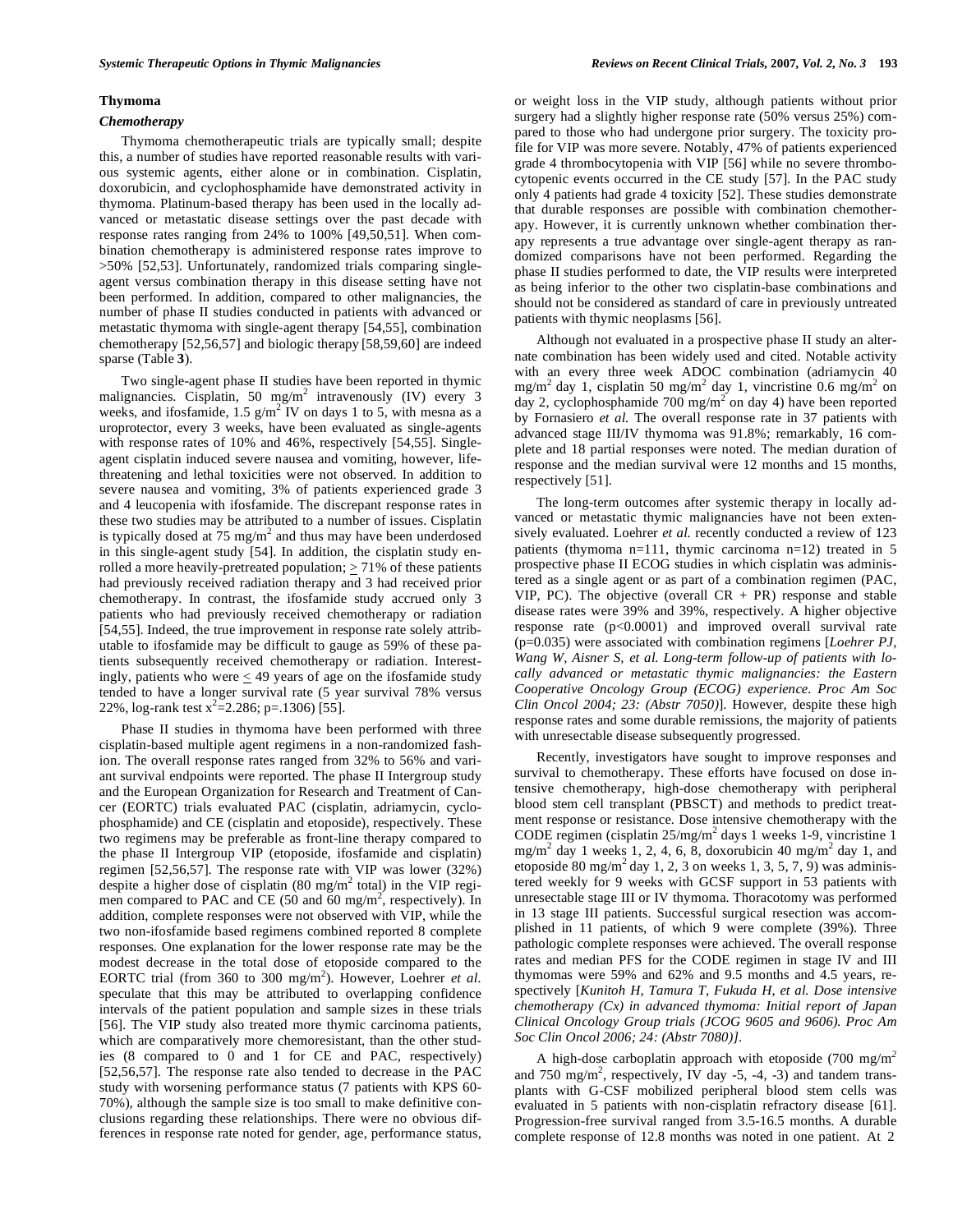# **Table 3. Phase II Systemic Studies Conducted in Thymic Neoplasms**

|                              |                                                                 |    |                                     |                                                                                                 |                                             |                  |                                      | <b>Measurable Response Parameters</b> |                  |                  |                              |                                                                            |                                                                                                                     |  |
|------------------------------|-----------------------------------------------------------------|----|-------------------------------------|-------------------------------------------------------------------------------------------------|---------------------------------------------|------------------|--------------------------------------|---------------------------------------|------------------|------------------|------------------------------|----------------------------------------------------------------------------|---------------------------------------------------------------------------------------------------------------------|--|
| Author/<br>Ref.              | <b>Agent</b> or<br>Regimen                                      | N  | Histol-<br>ogy                      | Dose, route                                                                                     | Fre-<br>quency                              | <b>SD</b>        | <b>PR</b>                            | <b>CR</b>                             | PD               | <b>NA</b>        | Overall<br>RR<br>$(PR + CR)$ | Other Re-<br>sponse Pa-<br>rameter                                         | Grade 3-4<br><b>Toxicity</b>                                                                                        |  |
| Bonomi<br>et al.<br>$[54]$   | cisplatin                                                       | 24 | <b>THY</b>                          | $50$ mg/m <sup>2</sup> IV                                                                       | Q 3 wks                                     | 8                | $\overline{c}$                       | $\overline{0}$                        | 10               | $\overline{4}$   | 10%                          | Median<br>survival 76<br>wks<br>2-yr survival<br>39%                       | Nausea<br>Emesis                                                                                                    |  |
| Highley<br>et al.<br>$[55]$  | ifosfamide                                                      | 15 | TH $n=13$<br>$TC$ n= $2$            | $1.5$ g/m <sup>2</sup> IV<br>$d$ 1-5<br>with mesna                                              | Q 3 wks                                     | 6                | $\mathbf{1}$<br><b>THY</b><br>$=1$   | 5<br><b>THY</b><br>$=$ 5              | 3                | $\overline{c}$   | 46%                          | Median<br>duration CR<br>$66+$ mos<br>Est. 5 yr<br>survival 57%            | 2% cycles N/V<br>3% cycles<br>leucopenia                                                                            |  |
| Loehrer<br>et al.<br>$[52]$  | PAC                                                             | 31 | <b>THY</b><br>$n=30$<br>$TC$ $n=1$  | P $50 \mathrm{mg/m}^2$<br>A 50 mg/m <sup>2</sup><br>C 50 mg/m <sup>2</sup>                      | Q 3 wks                                     | 10               | 12<br><b>THY</b><br>$=12$            | 3<br><b>THY</b><br>$=$ 3              | 5                | $\mathbf{1}$     | 50%                          | Median<br>survival 37.7<br>mos<br>5-yr survival<br>32%                     | 3 G 3 N/V<br>1 G3 mucositis<br>1 G3 paresthe-<br>sias                                                               |  |
| Loehrer<br>et al.<br>$[56]$  | <b>VIP</b>                                                      | 34 | $THY=20$<br>$TC$ n= $8$             | V $75mg/m2$<br>$d1-4$<br>I 1.2mg/m <sup>2</sup><br>$d1-4$<br>P 20mg/m <sup>2</sup><br>$d1-4$    | Q 3 wks                                     | $\overline{4}$   | 9<br><b>THY</b><br>$=7$<br>$TC=2$    | $\overline{0}$                        | 15               | 6                | 32%                          | $1 & 2 = yr$<br>survival<br>rates: 89% &<br>70%                            | 47% pts G4<br>heme tox<br>3 pts G 3-4 V                                                                             |  |
| Giac-<br>cone et<br>al. [57] | <b>CE</b>                                                       | 16 | <b>THY</b>                          | C 60 mg/m <sup>2</sup><br>d1<br>E 120mg/m <sup>2</sup><br>$d$ 1-3                               | Q 3 wks                                     | 6                | $\overline{4}$                       | 5                                     | $\overline{0}$   | $\mathbf{1}$     | 56%                          | Median<br>response<br>duration 3.4<br>yrs<br>Median<br>survival 4.3<br>yrs | 81% N/V<br>51% leucope-<br>nia<br>69% alopecia<br>6% diarrhea<br>6% mucositis<br>6% infection                       |  |
| Hanna et<br>al. [61]         | $HDC + E$                                                       | 5  | <b>THY</b><br>$n=4$<br>$TC$ n=1     | HDC<br>$700$ mg/m <sup>2</sup><br>E 750<br>$mg/m^2$                                             | Tandem<br>trans-<br>plant 4<br>wks<br>apart | $\boldsymbol{0}$ | $\overline{4}$                       | $\mathbf{1}$<br><b>THY</b><br>$=1$    | $\boldsymbol{0}$ | $\boldsymbol{0}$ | 100%                         | PFS 3.5-16.5<br>months                                                     | 5 G 4 neutro-<br>penia<br>5 G4 thrombo-<br>cytopenia<br>4 G3 anemia<br>4 G3 nausea<br>2 G3 emesis<br>2 G3 mucositis |  |
| Loehrer<br>et al.<br>$[58]$  | C1, C2<br>octreotide                                            | 38 | <b>THY</b><br>$n=32$<br>$TC$ n= $5$ | O 0.5 mg sq<br>tid<br>$P$ 0.6 mg/kg                                                             | Daily to<br>1 yr                            |                  | $\overline{4}$<br><b>THY</b><br>$=4$ |                                       |                  | $\overline{4}$   | 31.6%                        | 1- & 2-yr<br>survival<br>86.6% &                                           | 1febrile neutr<br>death<br>3 G3 diarrhea                                                                            |  |
|                              | $C3+oc$<br>treotide +<br>prednisone                             | 21 | $TDn=1$                             |                                                                                                 |                                             | 14               | 6<br><b>THY</b><br>$=6$              | $\overline{c}$<br><b>THY</b><br>$=2$  | 12               |                  |                              | 75.7%, over-<br>all survival<br>pending                                    | 3 G3 decr plts<br>2 G3-4 decr<br>$\operatorname{ANC}$<br>3 G3-4 anemia<br>1 G4 dyspnea                              |  |
| Palmiere<br>et al.<br>$[59]$ | Octreotide<br>$n=9$ or<br>Lanreotide<br>$n = 8 +$<br>prednisone | 16 | <b>THY</b>                          | $O$ 1.5 mg sq<br>$\rm L$ $30mg$ $\rm IM$<br>$P$ 0.6 mg/kg<br>IM x 3 mos,<br>then $0.2$<br>mg/kg | O daily<br>L q 14 d<br>P daily              | 6                | 5                                    | $\mathbf{1}$                          | $\overline{4}$   | $\overline{4}$   | 37%                          | Med survival<br>25 mos<br>Med TTP 14<br>mos                                | None                                                                                                                |  |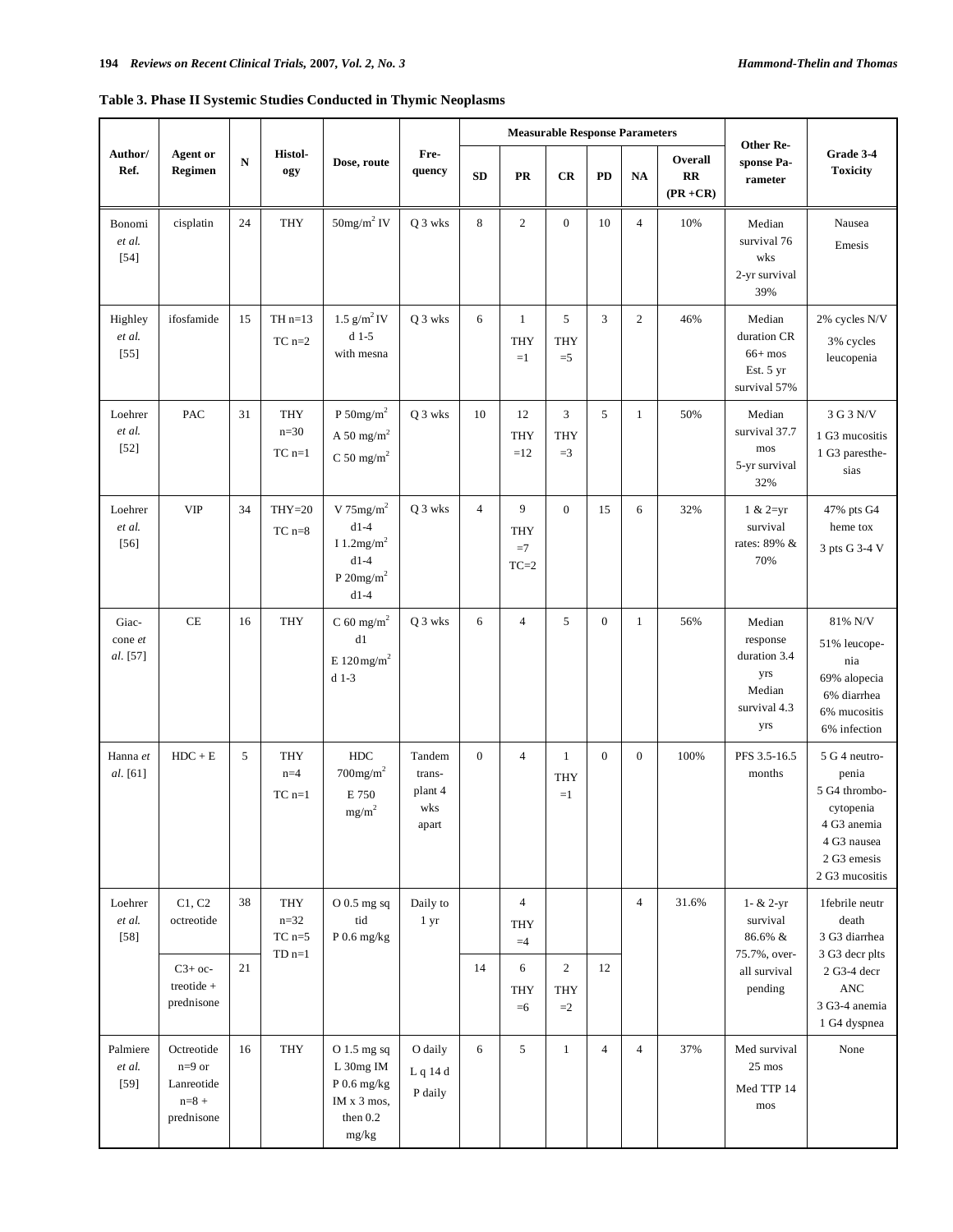|                                        |                     |           |                                   |                                          | <b>Measurable Response Parameters</b> |                           |                |                | <b>Other Re-</b> |                |                              |                                              |                                                                                                        |
|----------------------------------------|---------------------|-----------|-----------------------------------|------------------------------------------|---------------------------------------|---------------------------|----------------|----------------|------------------|----------------|------------------------------|----------------------------------------------|--------------------------------------------------------------------------------------------------------|
| Author/<br>Ref.                        | Agent or<br>Regimen | ${\bf N}$ | Histol-<br>ogy                    | Dose, Route                              | Fre-<br>quency                        | <b>SD</b>                 | <b>PR</b>      | CR             | <b>PD</b>        | <b>NA</b>      | Overall<br>RR<br>$(PR + CR)$ | sponse Pa-<br>rameter                        | Grade 3-4<br><b>Toxicity</b>                                                                           |
| Gordon<br>et al.<br>[60]               | $IL-2$              | 14        | <b>THY</b>                        | $12x10^6$ IU/m<br>$2_{sq}$<br>qdx5dx4wks | O 6 wks                               | $\mathbf{1}$<br><b>MR</b> | $\overline{0}$ | $\mathbf{0}$   | ÷,               | $\overline{0}$ | 0%                           | Not specified                                | 1 G3 anorexia<br>1 G3 N<br>1 G3 incr tot<br>bili<br>1 G3 incr<br><b>SGPT</b><br>1 G3 desqua-<br>mation |
| Loehrer<br>et al.<br>[Foot-<br>note 1] | pe-<br>metrexed     | 27        | <b>THY</b><br>$n=16$<br>$TC$ n=11 | $500~{\rm mg/m}^2$<br>IV                 | Q 3 wks                               | $18^{\rm \#}$             | $\overline{c}$ | $\overline{2}$ | 5                | $4^*$          | 17%                          | Med TTP 45<br>wks                            | G3 tox: dysp-<br>nea, infection,<br>fatigue, decr<br>ANC, abnl<br>chemistries                          |
| Kurup et<br>al.<br>[Foot-<br>note 2]   | gefitinib           | 26        | <b>THY</b><br>$n=19$<br>$TC$ n=7  | $250$ mg po<br>qd                        | O 28<br>days                          | 14                        | $\mathbf{1}$   | $\mathbf{1}$   | 10               | $\theta$       | 3.8%                         | Median TTP<br>$4 \text{ mos } (1 -$<br>$17+$ | 3 G3-4 dysp-<br>nea<br>1 G4 fatigue<br>1 G4 ane-<br>mia/decr plts<br>1 myocardial<br>infarction        |

Abbreviations: CR: complete response; HDC+E: high-dose carboplatin plus etoposide; MR: minor response; PAC: cisplatin, adriamycin, cyclophosphamide; PD: progressive disease; PFS: progression free survival; PR: partial response; THY: thymoma; TC: thymic carcinoma; TD: thymic carcinoid; TTF: time to treatment failure; VIP: etoposide, ifosfamide, cisplatin

#2 patient off-study due to intolerance, 1 patient off-study due to progressive Morvan's syndrome.

\*At time of data reporting 4 patients still on pemetrexed and radiologic assessment pending.

Footnotes:

1. [(*Loehrer PJ, Yiannoutsos CT, Dropcho S, et al. A phase II trial of pemetrexed in patients with recurrent thymoma or thymic carcinoma. Proc Am Soc Clin Oncol 2006; 24: (Abstr 7079)*]*.*

2. [*Kurup A, Burns M, Dropcho S, Pao W, Loehrer PJ. Phase II study of gefitinib treatment in advanced thymic malignancies. Proc Am Soc Clin Oncol 2005; 23: (Abstr 7068*)]*.* 

years three of five patients had been alive for 26+, 36+, and 49+ months. This approach while feasible and tolerable, does not appear to be superior to standard–dose salvage therapy. Preliminary data with an alternate approach of high-dose ifosfamide, carboplatin and etoposide (ICE) followed by PBSCT in combination with an ADOC regimen, surgery and radiotherapy was performed in two patients [62]. A complete response was observed in one patient that was ongoing at 5 years. A second patient had a partial response that was ongoing at 2 years.

The ability to predict which patients will respond to a given treatment will avoid toxicity and loss of time and opportunity in finding "the successful treatment". While this is the goal of "molecularly targeted therapy", it is also an area of investigation with approved cytotoxic drugs. In thymic malignancies, investigations are focusing on the ability to predict which tumors will respond to anthracycline containing regimens. Gains in chromosome 17q occur in one third of thymic carcninomas and are thought to be linked to amplification of the enzyme topoisomerase  $2\alpha$  (topo- $2\alpha$ ), the enzyme targeted by adriamycin. Liu *et al.* conducted a prospective study of PAC (cisplatin 50 mg/m<sup>2</sup>, adriamycin 50 mg/m<sup>2</sup>, cyclophosphamide 500  $mg/m^2$ ) followed by radiation with infusional 5-FU in patients with stage IV thymoma and thymic carcinoma with a retrospective evaluation of tumor topo-2 $\alpha$  levels [63]. The overall response rate in 28 patients treated with PAC was 71.4% (3 CR and 17 PR). Overexpression of topo-2 $\alpha$ , which was observed in all responders, was a significant predictor of response to PAC  $(p=0.001)$ . Due to the survival advantage in those patients with coamplification of topo-2 $\alpha$  and Her-2 in the breast cancer CALGB 8541 study, the authors suggest that a higher dose of adriamycin  $(60 \text{ mg/m}^2)$  should be considered in thymic malignancies with this co-amplification pattern [64]. Further evaluation is needed to confirm the role of topo-2 $\alpha$  in predicting response and resistance to anthracycline therapy.

Numerous cytotoxic agents have been approved in the last 10- 15 years for various solid tumors, however, the only one to complete evaluation in a phase II setting in thymic malignancies is pemetrexed. Pemetrexed has broad-spectrum antitumor activity and has been approved for the treatment of two other thoracic malignancies, non-small cell lung cancer and mesothelioma. A mixed population of both thymoma and thymic carcinoma were eligible for this study. Promising activity was seen in this heavily-pretreated population (median number of prior therapies  $= 2$ ; range 1-6) with 4 responders (2 CR and 2 PR) in patients with stage IV disease for an overall response rate of 17%. The median overall survival had not been reported yet as only 3 patient deaths had occurred [*Loehrer PJ, Yiannoutsos CT, Dropcho S, et al. A phase II trial of pemetrexed in patients with recurrent thymoma or thymic carcinoma. Proc Am Soc Clin Oncol 2006; 24: (Abstr 7079)*]. In addition to this pemetrexed study, a cytotoxic combination not previously tested in thymic malignancies is currently being evaluated in the phase II setting. Patients with thymoma and thymic carcinoma are eligible for treatment with the combination of carboplatin and paclitaxel in a study being conducted by ECOG (ClinicalTrials.gov).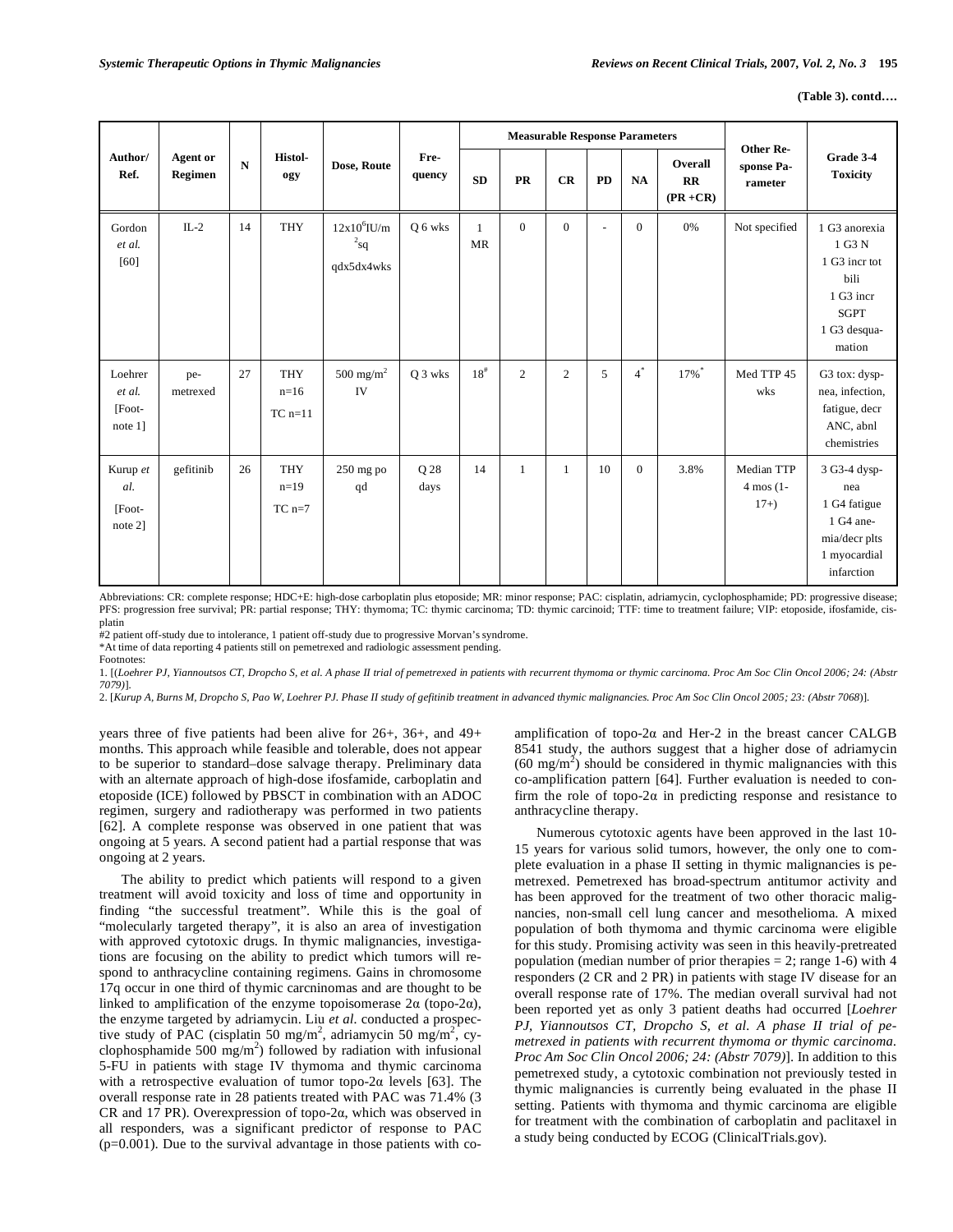#### *Biologic Therapy*

The combination of octreotide and prednisone is the most promising biologic therapy for thymoma evaluated to date. Octreotide targets the somatostatin receptor on malignant cells while prednisone promotes apoptosis, primarily amongst the lymphocytic component [65,66]. The mechanism by which octreotide exerts its cytotoxic effect is unclear. Possibilities include direct or indirect effects on insulin-like growth factor-1, angiogenesis or other mechanisms [67,68,69]. Case reports have documented responses with octreotide and prednisone. Palmieri *et al.* reported a complete remission in a patient with thymoma and pure red-cell aplasia after 15 months of octreotide and prednisone [70]. This patient had previously only achieved a partial response with chemotherapy and anemia had remained uncontrolled despite corticosteroids. The relative contribution of octreotide and prednisone to this CR is unclear due to the fact that they were administered concomitantly. In addition, Tiseo *et al.* noted a complete response in a patient who had been progressing through octreotide therapy and had prednisone added [71]. The authors propose this may have been due to a synergistic interaction between the two agents or simply due to the corticosteroid as single-agent steroid use resulted in a response in 14 (77%) of 18 patients in one series [72].

The activity of octreotide in thymoma has been assessed in two phase II studies (Table **3**). The study conducted by Loehrer *et al.*  required a positive pretreatment octreotide scan and was designed to evaluate the role of octreotide alone as prednisone was not added to octreotide until course 3 [58]. The overall response rate was 31.6% with 2 CRs and 10 PRs; 4 of these PRs occurred with singleagent octreotide. The objective response rate for octreotide alone was modest at 10.5% in this heavily-pretreated population (18 patients with  $\geq$ 2 prior therapies). However, a few patients with only minor responses at the end of course 2 did not immediately receive prednisone but continued on single-agent octreotide and subsequently converted to objective responses. The authors concluded that adding prednisone to octreotide at tumor progression would have more clearly defined this agent's role. In addition, patients with an ECOG performance status of 0 lived significantly longer than those with a performance status of  $1$  (p=.031). Currently, it is unknown whether the short-acting and long-acting octreotide formulations have equivalent activity. Interestingly, in this study, one patient with stable disease after one year of the short-acting formulation changed to the long-acting formulation for convenience issues. Subsequent progressive disease prompted a change back to the short-acting octreotide formulation which again led to disease stabilization. A similar response rate of 37% (1 complete response and 5 partial responses) was observed in 16 patients treated with either octreotide or its long-acting analogue lanreotide in combination with prednisone [59]. In this study, the use of the long-acting analog improved patient compliance. The combination of octreotide and prednisone is an attractive treatment option compared to cytotoxic chemotherapy due to durable antitumor activity and a milder toxicity profile [58].

The only other alternate biologic therapy evaluated in thymoma is interleukin-2. Initially, administration of interleukin-2 was noted to result in a durable complete remission in a heavily-pretreated patient. However, in the phase II setting administration of interleukin-2 in 14 patients led to a negative trial with no partial or complete responders [60].

# **Thymic Carcinoma**

The aggressive nature of thymic carcinoma, with locally invasive and metastatic disease found in 70% and 30% of cases, respectively, at diagnosis argues for the prudence of systemic therapeutic strategies in this malignancy [27,73]. However, due to the rarity of thymic carcinoma a formal systematic evaluation of chemotherapy has not been performed. Thymic cancer patients are typically included in thymoma Phase II studies, and thus only data on small numbers of patients are available. In fact in the phase II studies published to date for cytotoxic and biologic therapy and molecularly targeted agents that included thymic carcinoma, only 19.9% (35/176) of the treated patients had thymic carcinoma (Table **3**). The fact that only 2 objective responses were observed in these 35 patients is even more sobering. Indeed, the relative treatment resistant qualities of thymic carcinomas are illustrated in a recent longterm follow-up of patients with locally advanced or metastatic thymic malignancies which showed that patients with thymic carcinoma  $(n=12)$  had a poorer response rate  $(p=0.047)$  and PFS  $(p=0.014)$  and a trend towards worse overall survival  $(p=0.064)$ than patients with thymoma (n=111) treated with cisplatin-based regimens in the first-line setting [*Loehrer PJ, Wang W, Aisner S, et al. Long-term follow-up of patients with locally advanced or metastatic thymic malignancies: the Eastern Cooperative Oncology Group (ECOG) experience. Proc Am Soc Clin Oncol 2004; 23: (Abstr 7050)*].

Thus, when trying to assess the value of chemotherapy in thymic carcinoma, data must be extrapolated from case reports or retrospective reviews performed at single-institutions. Retrospective reviews that include at least 7 or more patients are depicted in Table **4** [74-79]. Yoh *et al.* reported results of 12 patients with unresectable advanced disease treated with the weekly CODE regimen. A partial response was obtained in 5 patients for an overall response rate of 42%. The median progression-free and overall survivals were 5.6 and 46 months, respectively [74]. Kitami *et al.*  analyzed seven patients treated with modified ADOC (nedaplatin 50 mg/m<sup>2</sup> day 1, doxorubicin 40 mg/m<sup>2</sup> day 1, vincristine 0.6  $mg/m<sup>2</sup>$  day 3, cyclophosphamide 700 mg/m<sup>2</sup> day 4), PVB (cisplatin 100 mg/m<sup>2</sup> day 1, vinblastine 0.15 mg/kg days 1 and 2, bleomycin 15 IU/m<sup>2</sup> days 2, 8, 15 and 21) and CHOP-E [75]. Both PVB and CHOP-E were ineffective. However, all 4 patients (anaplastic carcinoma n=2; moderately differentiated squamous cell carcinoma n=2; stage III n=1; stage IVb n=3) treated with modified ADOC experienced partial responses after 1 to 3 courses with response ranging from 7 to 15 months (one unreported). The authors conclude that an anthracycline is necessary in the regimen for thymic carcinoma whether or not a platinum drug is included. This conclusion is also supported by two successful partial responses in thymic squamous cell carcinoma treated with VAC (cyclophosphamide, adriamycin, vincristine) [80].

Another series was reported by Koizumi *et al.* with 8 patients (including 2 patients with small cell carcinoma) treated with ADOC at 3- to 4-week intervals. Six partial responses that were observed were deemed clinically relevant due to response duration (7, 7, 8, 10, 12, and 15 months). The histologic type of the patient with the longest survival was squamous cell. The authors conclude that the ADOC regimen appears to be an attractive option for the treatment of thymic carcinoma, with a median survival time in this study of 19 months [76]. Additional partial responses and 1 complete response were obtained using the PACE regimen with G-CSF support [77] and an epirubicin-based regimen in the neoadjuvant setting [78].

Little data exists regarding the treatment of thymic carcinoma with cytotoxic agents approved in the last decade or as a secondline regimen. Maruyama *et al.* recently reported results with the combination of carboplatin and paclitaxel and cisplatin (CT) and gemcitabine and vinorelbine (CGV). Treatment with TC and CGV led to 6 (5 partial responses as first-line therapy and 1 partial response as second-line therapy) and 2 responses (1 partial response each in the first-line and second-line settings), respectively. All of these occurred in patients with non-keratinizing squamous cell carcinoma of the thymus [79]. Another case report details the use of docetaxel. Oguri *et al.* reported a partial response after three courses of single-agent docetaxel at  $60 \text{ mg/m}^2$  every 4 weeks [81]. This patient had previously had a short-lived partial response of 2 months after a nedaplatin, etoposide and ifosfamide regimen. The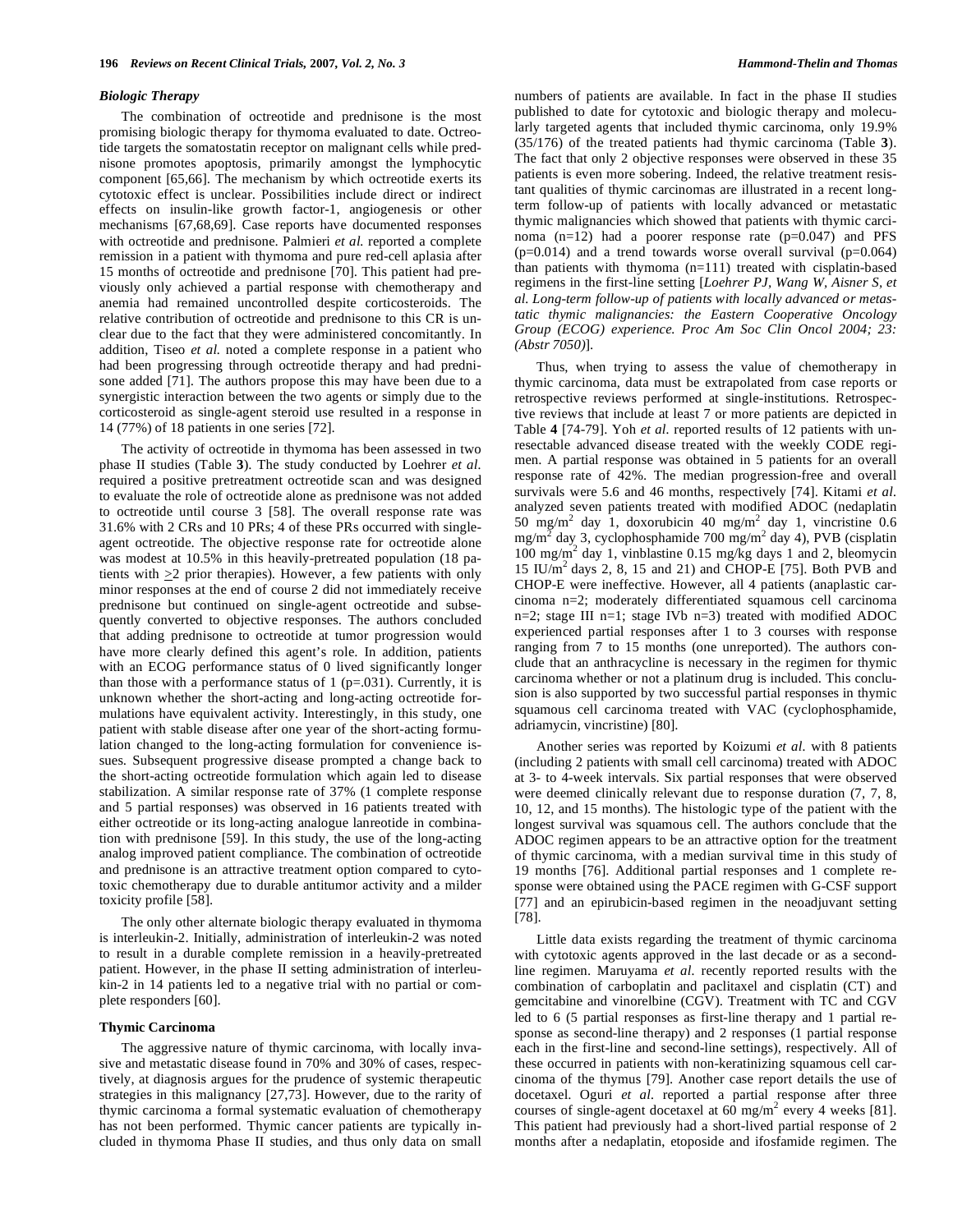|                                                  |                                    | $\mathbf N$    |                |                | <b>Overall Response Rate</b> |                  | <b>Grade 3-4 Toxicity</b>                                                                          |                          |  |
|--------------------------------------------------|------------------------------------|----------------|----------------|----------------|------------------------------|------------------|----------------------------------------------------------------------------------------------------|--------------------------|--|
| Regimen                                          | <b>Stage</b>                       |                | <b>PR</b>      | CR             | SD                           | <b>PD</b>        | (# of Patients)                                                                                    | Author & Ref.            |  |
| <b>CODE</b>                                      | Unresectable ad-<br>vanced disease | 12             | 5              | $\mathbf{0}$   | 6                            | $\mathbf{1}$     | Neutropenia 11/12<br>Anemia 9/12<br>Decr platelets 4/12<br>Febrile neutropenia 4/12<br>Nausea 1/12 | Yoh [74]                 |  |
| Mod-ADOC                                         |                                    | $\overline{4}$ | $\overline{4}$ | $\overline{0}$ | $\mathbf{0}$                 | $\mathbf{0}$     |                                                                                                    |                          |  |
| CHOP-E                                           | Stage III-IV                       | $\mathbf{1}$   | $\mathbf{0}$   | $\overline{0}$ | $\mathbf{1}$                 | $\mathbf{0}$     | None                                                                                               | Kitami [75]              |  |
| <b>PVB</b>                                       |                                    | $\overline{c}$ | $\mathbf{0}$   | $\overline{0}$ | $\mathbf{1}$                 | $\boldsymbol{0}$ |                                                                                                    |                          |  |
| $PACE + G-CSF$                                   | Advanced TC                        | $\overline{7}$ | 3              | $\Omega$       |                              | $\overline{4}$   | Neutropenia 13/14#<br>Anemia 8/14#<br>Thrombocytopenia $6/14^{\#}$                                 | Oshita [77]              |  |
| $PE + epirubicin$                                | Masaoka Stage III,<br>neoadjuvant  | $\overline{7}$ | 6              | 1              | $\mathbf{0}$                 | $\boldsymbol{0}$ |                                                                                                    | Lucchi [78]              |  |
| <b>ADOC</b>                                      | Advanced TC <sup>*</sup>           | 8              | $6^*$<br>(75%) | $\Omega$       | 2                            | $\overline{0}$   | Neutropenia 4/8 (G3)<br>N/V 2/8 (G3)                                                               | Koizumi [76]             |  |
| $Carboplatin + pacli-$<br>taxel                  |                                    | 6              | 6              | $\mathbf{0}$   | $\mathbf{0}$                 | $\mathbf{0}$     |                                                                                                    |                          |  |
| $Cisplatin + geometric$<br>$abine + vinorelbine$ | Not specified                      | $\overline{4}$ | $\overline{c}$ | $\Omega$       | $\mathbf{1}$                 | $\mathbf{1}$     | Not specified                                                                                      | Maruyama <sup>[79]</sup> |  |
| PE                                               |                                    | $\overline{4}$ | $\overline{c}$ | $\overline{0}$ | $\overline{2}$               | $\mathbf{0}$     |                                                                                                    |                          |  |
| CPA/ADR based                                    |                                    | 4              | 1              | $\mathbf{0}$   | 2                            | $\mathbf{1}$     |                                                                                                    |                          |  |

|  |  | Table 4. Retrospective Reports of Systemic Treatment of Thymic Carcinoma with Sample Size > 7 |  |
|--|--|-----------------------------------------------------------------------------------------------|--|
|  |  |                                                                                               |  |

Abbreviations: ADOC: cisplatin, doxorubicin, vincristine and cyclophosphamide; CODE: cisplatin, vincristine, doxorubicin, etoposide; CPA/ADR: cyclophosphamide/adriamycin; PACE: cisplatin, doxorubicin, etoposide, cyclophosphamide; PE: cisplatin, etoposide; TC: thymic carcinoma.

#this reference includes 7 patients with thymoma, while response data is broken down by histology, toxicity data is not, thus, toxicity data includes 7 patients with thymoma treated with this regimen

\*includes 2 patients with small cell neuroendocrine tumors

literature is beginning to show that more recently approved cytotoxic agents are being incorporated into regimens for thymic carcinoma and that therapy in the second-line setting is active in some patients.

Irinotecan has also been used in the neoadjuvant setting. Neoadjuvant irinotecan was administered to a 72-year-old male with thymic basaloid carcinoma concomitantly with radiotherapy (40 Gy). Irinotecan and radiotherapy were then given adjuvantly after successful surgical resection. This patient died 6 months after surgical resection due to a non-tumour related event [82]. Investigation into establishing an effective regimen of neoadjuvant chemotherapy is currently lacking and is an area of need due to the aggressive nature of thymic carcinoma [83].

Less data is available in thymic carcinoma detailing transplant approaches. A multimodal approach including autologous stem cell transplantation was reported by Geffen *et al.* [84]. A patient with metastatic thymic carcinoma to the pleura, pericardium, retroperitoneum and neck nodes was treated neoadjuvantly with etoposide, ifosfamide and cisplatin followed by surgical resection, high-dose chemotherapy with stem cell support and finally radiation therapy. This patient remained in complete remission after 4 years at the time of data reporting.

# **Thymic Carcinoid**

The development of standard systemic treatment of thymic carcinoid is hampered by the rarity of this tumor as only 150-200 cases have been reported worldwide [32]. Numerous agents such as 5 fluorouracil, streptozotocin, etoposide and cisplatin as single-agents and in combination have been assessed in the thymic carcinoid setting, however, these agents do not appear to impact survival or recurrence rates [22,85]. Spaggiari *et al.* reported one neoadjuvant failure in which 3 courses of ifosfamide and cisplatin were administered prior to surgical resection [86]. A more intricate multimodality approach was reported by Filosso *et al.* [87]. A patient experienced a moderate reduction in tumor with 4 courses of neoadjuvant cisplatin (100 mg/m<sup>2</sup> day 1) and etoposide (100 mg/m<sup>2</sup> days 1-3 and 5) and octreotide followed by irradiation of 45 Gy and subsequent surgical resection with continuation of adjuvant octreotide. This patient was reported to be disease free at 18 months. Adjuvant therapy with octreotide has been proposed after neoadjuvant chemoradiotherapy due to the expression of sst2 receptors on thymic tumors, the aggressive nature of thymic carcinoids and the limited experience in treatment of this entity [87].

Recently, Pan *et al.* used comparative genomic hybridization to detect genomic instability in sporadic thymic carcinoid. Chromosomal imbalances were found in 9 cases and included gain of chromosomal material in regions X, 8, 18, and 20 and losses on 3, 6, 9q, 13 q and 11q. Unexpectedly, there was no deletion of 11q13 which is the location of the MEN1 gene [88]. This indicates that distinct cytogenetic mechanisms lead to the development of thymic carcinoids and foregut carcinoids. The therapeutic relevance of these findings remains to be determined. In fact, differential response to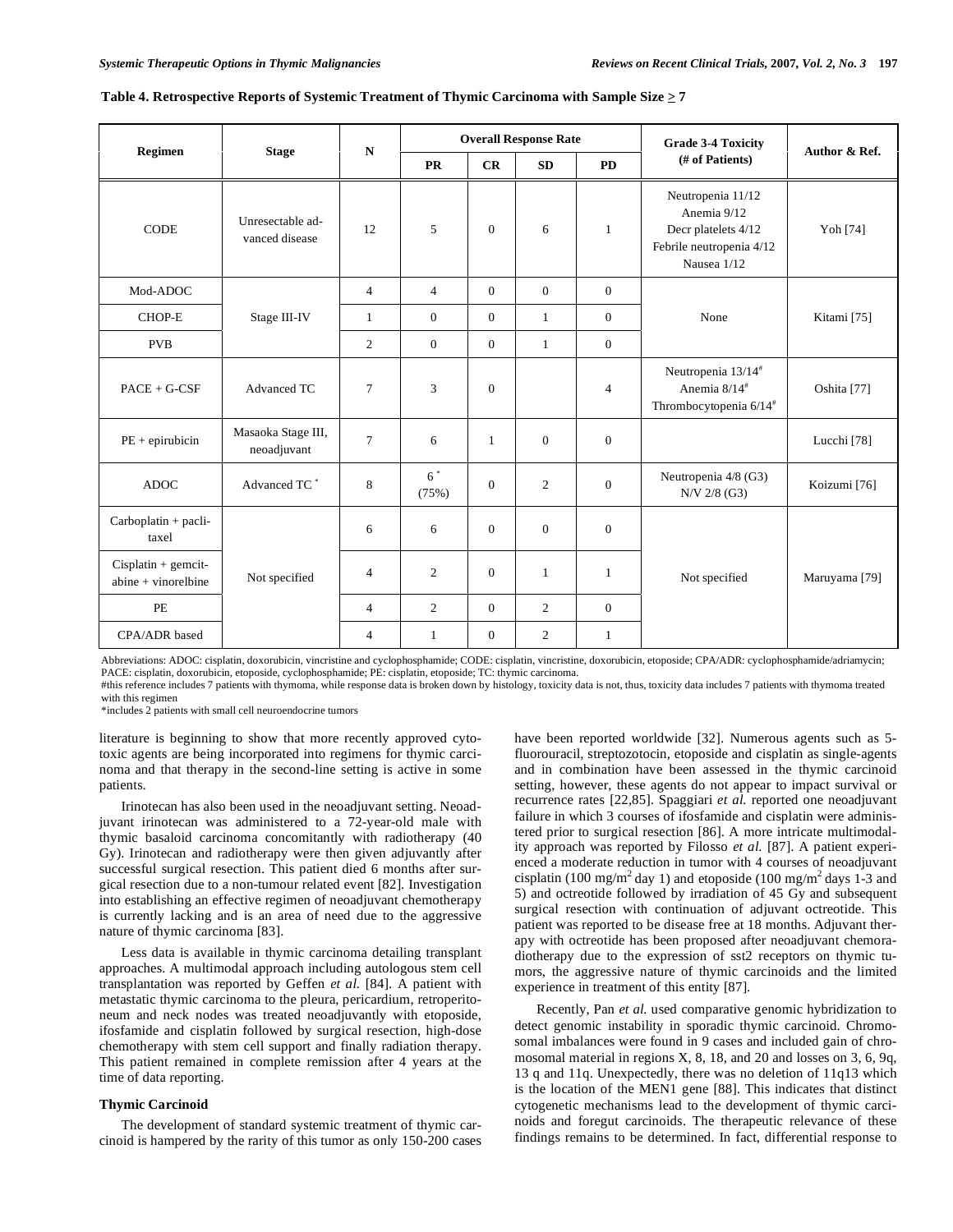systemic therapy by carcinoid organ of origin has not been evaluated clinically, however, interesting clinical results were just published with the alkylating agent temozolomide.

Ekebald *et al.* performed a retrospective review of single-agent temozolomide for the treatment of advanced malignant neuroendocrine tumors [89]. A total of 36 patients (bronchial carcinoid n=13; pancreatic endocrine tumor  $n=12$ ; thymic carcinoid  $n=7$ ; and other carcinoids n=4) were treated with temozolomide 200 mg/m<sup>2</sup> for 5 days every 4 weeks. The radiologic response rate was 14% and consisted of 4 partial bronchial carcinoid responses and 1 partial pancreatic endocrine response. Complete responses were not observed in any category and radiographic responses were not observed in the thymic carcinoid category. The thymic carcinoid stable disease rate was 71% (n=5). Comparison of time to tumor progression amongst the bronchial carcinoid, thymic carcinoid and pancreatic endocrine tumor categories revealed no statistically significant difference in this parameter. Immunohistochemistry of  $O^6$ methylguanine DNA methyltransferase (MGMT), the DNA repair enzyme that induces tumor resistance to  $O^6$ -alkylating agents, was performed in 23 tumor samples. Low expression of MGMT was found in 10 tumors. The best response in this cohort of 10 patients was: partial response n=4; stable disease n=5; and progressive disease n=1. However, no significant difference in response rate was found for low-, medium- and high-MGMT expressing tumors. The MGMT grading of the 7 patients with thymic carcinoid was not reported. Clearly, temozolomide appears to be a promising agent for the treatment of carcinoids as a group. Further prospective evaluation of temozolomide in the thymic carcinoid subgroup, ideally with MGMT correlation given the correlation of low MGMT expression with response to temozolomide treatment in low-grade oligodendroglioma [90], is warranted.

## **Molecularly Targeted Therapy of Thymic Neoplasms**

Targeted therapy offers the hope of further progress in the treatment of thymic neoplasms. Molecularly targeted agents have been approved in a number of malignancies including epidermal growth factor receptor inhibitors (EGFRIs) in non-small cell lung cancer and colon cancer, c-KIT inhibitors in gastrointestinal stromal tumors and hematologic malignancies, VEGF inhibitors in lung cancer and multitargeted kinase inhibitors in renal cell carcinoma. However, the data evaluating these novel molecular targets and the drugs designed to modulate them is still scarce in the thymic neoplasm literature compared to data available for other malignancies. One obstacle to *in vitro* and xenograft testing of targeted therapy is the lack of cell lines from epithelial thymic neoplasms. To date three case reports and one phase II study with these agents have appeared in the literature. Table **5** depicts possible molecular targets supported by available data in thymic neoplasms. The majority of work performed to date has focused on c-KIT, EGFR and p53. Variances in expression by IHC may be attributed to small sample size, sensitivity of antibodies used, and different detection methods and differences in interpretation [91].

# *C-KIT*

c-KIT (CD117) is overexpressed in 73-86% of thymic carcinomas evaluated by IHC and reverse transcriptase-polymerase chain reaction, however, except for one exception c-KIT mutations have not been observed [92,93]. Thus, the underlying mechanism for KIT overexpression in thymic carcinoma is unclear. C-KIT overexpression is not a prominent feature of thymoma and at this time its status is unknown in thymic carcinoid. Three case reports with the multitargeted kinase inhibitors dasatinib and imatinib have been reported in thymic malignancies. Chuah *et al.* report a recent response to dasatinib in a patient with both CML and thymoma that was unresectable due to thrombocytopenia [94]. This patient experienced not only a complete hematologic and cytogenetic remission of CML but also a 41% decrease in thymoma burden, the residual of which was subsequently resected. The thymoma cells stained negative for c-KIT and EGFR was amplified, consistent with previously reported results [92,93,95]. The authors speculate that the mechanism of response to dasatinib includes not only inhibition of Src and EGFR, but also of Arg tyrosine kinase which is overexpressed in thymomas [96] and a known target of dasatinib at nanomolar concentrations [94]. A similar clinically significant symptomatic and radiographic response to another c-KIT inhibitor, imatinib, that lasted 6 months, has been reported in a patient with thymic carcinoma metastatic to the liver. Biopsy of the liver metastasis allowed detection of the V560del in exon 11 mutation which is commonly found in GIST that respond to imatinib [97,98]. Unfortunately, imatinib did not elicit a response in a patient with thymic carcinoid after a 5-month course of treatment despite CD117 positivity [99]. However, this patient had brain metastases which worsened after 3 months of imatinib. Lack of response in the brain reflects the lack of penetration of imatinib into the CNS and recommendations in other malignancies include continuing imatinib for treatment of disease outside of the CNS, if controlled, while initiating appropriate treatment for metastatic disease to the brain [100]. Imatinib (300mg/d) was also administered to a 10 year-old male with HIV who had EBV-negative and CD117-negative staining thymic carcinoma with unknown mutation status. This patient failed therapy after 4 months of treatment [101]. Currently, the suggestion has been made that thymic neoplasms be screened for c-KIT mutations prior to use of anti-KIT treatment due to their rare mutational status as the efficacy of imatinib in GIST without mutations is low [97].

# *HER-1/HER-2*

Receptors in the HER family that have been evaluated in thymic malignancies are HER-1 and HER-2. In contrast to c-KIT, HER-1 (the epidermal growth factor receptor/EGFR) is strongly overexpressed in thymomas, especially the WHO B2 and B3 subtypes, but not in thymic carcinomas [102,103]. However, some researchers have found strong expression of EGFR in A, AB and B1 subtypes [104]. In a more recent series conducted by Ionescu *et al.* that specifically investigated EGFR gene amplification, there was a striking discrepancy between EGFR protein expression and EGFR whole gene amplification with only 7 of 23 (30%) specimens with EGFR overexpression actually exhibiting gene amplification. In this series, thymomas associated with myasthenia gravis more frequently were hyperdiploid versus sporadic tumors but there was no difference in EGFR gene amplification [95]. In addition, EGFR gene amplification was associated with invasive and advanced stage disease (B3 and C or thymic carcinoma). Hayashi *et al.* noted that all 4 patients testing positive for EGFR by IHC had thymic squamous cell carcinoma [102]. Mutational status of the EGFR tyrosine kinase is important as it predicts sensitivity to inhibitors of this receptor [105]. Mutation in the EGFR gene has been observed in a 29-year old Japanese non-smoking female with thymic squamous cell carcinoma. This patient had previously received 4 cytotoxic chemotherapy regimens when deletion of exon 19 and three point mutations (G719A in exon 18, T790M in exon 20 and L858R in exon 21) were determined. This patient was treated with 250 mg of gefitinib and although only minimal objective response was detected, improvements in performance status, anemia and albumin were noted [106]. Another study that evaluated EGFR mutations found them lacking in both thymoma and thymic carcinoma [107]. Similar to c-KIT, the HER-1 status of thymic carcinoid is unexplored.

A second member of the HER family, HER-2, was overexpressed  $(>2+)$  by IHC in 50% of thymic carcinomas compared to only 6% of 63 thymoma samples, however, there was no evidence of gene amplification [108]. Suzuki *et al.* specifically tested for HER-2 mutations and found these lacking in both thymoma and thymic carcinoma samples [107]. The preliminary low level of HER-2 neu expression in thymic malignancies does not portend well for the use of trastuzumab in this setting.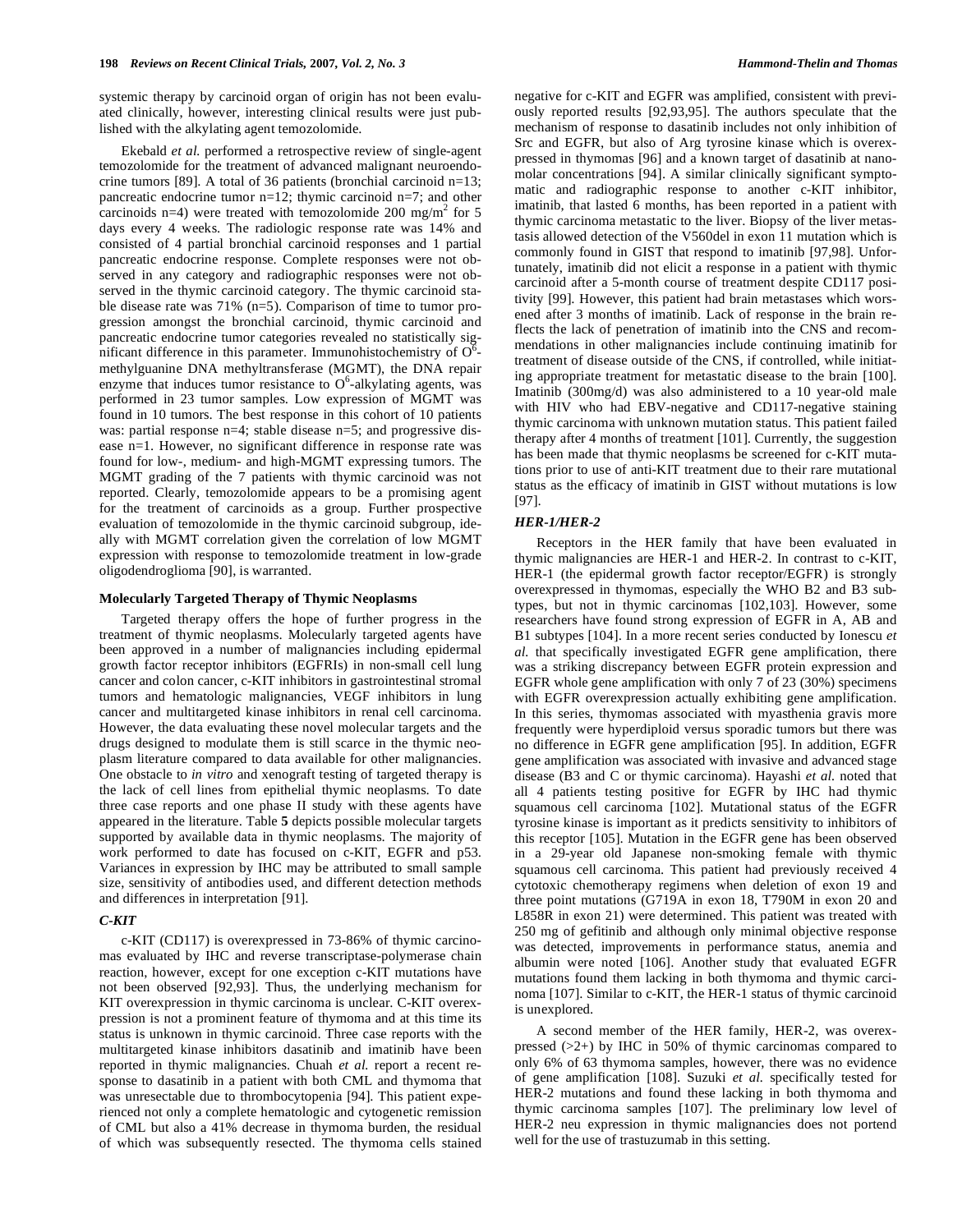# **Table 5. Evaluation of Molecular Targets in Thymic Neoplasms**

|                                           |              | Thymoma (THY)                                               |                       |                  |                | Thymic Carcinoma (TC)                                                     |              | <b>Thymic Carcinoid</b>        |           |                                                |             |   |
|-------------------------------------------|--------------|-------------------------------------------------------------|-----------------------|------------------|----------------|---------------------------------------------------------------------------|--------------|--------------------------------|-----------|------------------------------------------------|-------------|---|
| Molecular Target,<br>Author,<br>Reference | ${\bf N}$    | $\mathbf{IHC}^{\wedge}$<br>[#(%): Grading<br>Intensity]     | $\boldsymbol{\rm{A}}$ | М                | ${\bf N}$      | $\mathbf{I}\mathbf{H}\mathbf{C}^{\wedge}$<br>[#(%): Grading<br>Intensity] | $\mathbf A$  | M                              | ${\bf N}$ | <b>IHC</b><br>[#(%): Grad-<br>ing Intensity]   | $\mathbf A$ | М |
| $EGFR$                                    |              |                                                             |                       |                  |                |                                                                           |              |                                |           |                                                |             |   |
| Ionescu <sup>[95]</sup>                   | $28\,$       | $22 (THY + TYC)*$<br>(79%)                                  | $6*(21%)$             | <b>NA</b>        | 4              | $\ast$                                                                    | $1^{*}(25%)$ | NA                             |           |                                                |             |   |
| Rieker [104]                              | 30           | 29 (97%):<br>$+ - + + +$<br>(predominantly ++-<br>$^{+++)}$ |                       |                  | 4              | $2(50\%)$ :<br>$+ - + + +$                                                |              |                                |           |                                                |             |   |
| Suzuki [107]                              | 13           |                                                             |                       | $\boldsymbol{0}$ | 11             |                                                                           |              | $\boldsymbol{0}$               |           |                                                |             |   |
| Kurup [Footnote 1]                        |              |                                                             |                       |                  |                | No mutations in 5 patients: not specified if THY or TC                    |              |                                |           |                                                |             |   |
| Henley [103]                              | 31           | 26 (82%):<br>$+ - + + +$                                    |                       |                  | $\epsilon$     | $2(33%)$ :<br>$++ - + + +$                                                |              |                                |           |                                                |             |   |
| Yamaguchi [106]                           |              |                                                             |                       |                  | $\mathbf{1}$   |                                                                           |              | $\mathbf{1}$                   |           |                                                |             |   |
| Hayashi [102]                             |              |                                                             |                       |                  | 6              | 4 (67%):<br>all 4 SQCC                                                    |              |                                |           |                                                |             |   |
| Chuah [94]                                | $\mathbf{1}$ | $1(100\%)$ :<br>$+ - + +$                                   |                       |                  |                |                                                                           |              |                                |           |                                                |             |   |
| P53                                       |              |                                                             |                       |                  |                |                                                                           |              |                                |           |                                                |             |   |
| Hirabayashi [113]                         | 36           | 9(25%)                                                      |                       | $\mathbf{0}$     | $\mathfrak{Z}$ | $\boldsymbol{0}$                                                          |              | $\boldsymbol{0}$               |           |                                                |             |   |
| Hiroshima [112]                           | 36           | 2(5%)                                                       |                       |                  | 10             | 6(60%)                                                                    |              |                                |           |                                                |             |   |
| Hino [116]                                | 17           | 1(6%)                                                       |                       |                  | 19             | 14 (74%)                                                                  |              | 2/18<br>point<br>muta<br>tions |           |                                                |             |   |
| Tomita [117]                              | 38           | 5.6% (1/18) NIT<br>60% (12/20) IT                           |                       |                  |                |                                                                           |              |                                |           |                                                |             |   |
| Pan [108]                                 | 63           | 18 (28%):<br>$+ - + +$<br>$(14\% \text{ low} +)$            |                       |                  | 17             | 17 (100%):<br>$+++++$                                                     |              |                                |           |                                                |             |   |
| Gal [111]                                 |              |                                                             |                       |                  |                |                                                                           |              |                                | 21        | 8 (38%):<br>$++ - ++ +$<br>(1 specimen<br>$1+$ |             |   |
| De Montpreville<br>[115]                  |              |                                                             |                       |                  |                |                                                                           |              |                                | 14        | 4 (29%):<br>$+ - + + +$                        |             |   |
| <b>Tiffet</b> [114]                       |              |                                                             |                       |                  |                |                                                                           |              |                                | 12        | 12 (100%)                                      |             |   |
| Fukiwake [110]                            | 20           | 6(30%)                                                      |                       |                  | $\overline{4}$ | 3(75%)                                                                    |              |                                |           |                                                |             |   |
| c-KIT                                     |              |                                                             |                       |                  |                |                                                                           |              |                                |           |                                                |             |   |
| Henley [93]                               | $20\,$       | 1(5%)                                                       |                       |                  | 15             | 11 (73%)                                                                  |              |                                |           |                                                |             |   |
| Strobel [97]                              |              |                                                             |                       |                  | $\mathbf{1}$   | $^+$                                                                      |              | $\,$ + $\,$                    |           |                                                |             |   |
| Pan [92]                                  | 110          | $\boldsymbol{0}$                                            |                       |                  | $22\,$         | 19 (86%):<br>$++\,$ - $++\,$                                              |              | $\boldsymbol{0}$               |           |                                                |             |   |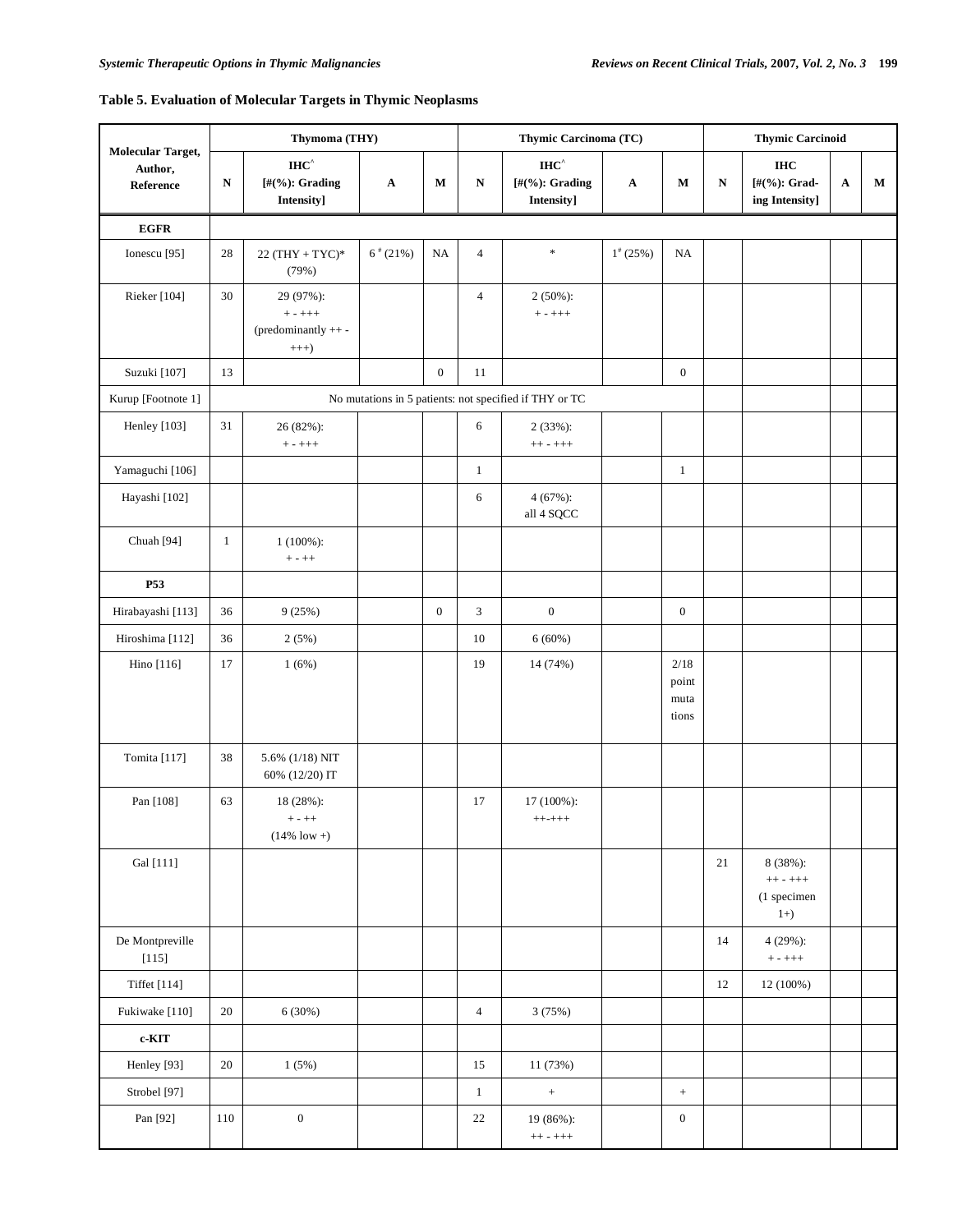# **(Table 5). contd….**

|                                           |              | Thymoma (THY)                                                             |             |                  |                | Thymic Carcinoma (TC)                                                          | <b>Thymic Carcinoid</b> |                  |              |                                                 |             |   |
|-------------------------------------------|--------------|---------------------------------------------------------------------------|-------------|------------------|----------------|--------------------------------------------------------------------------------|-------------------------|------------------|--------------|-------------------------------------------------|-------------|---|
| Molecular Target,<br>Author,<br>Reference | N            | $\mathbf{I}\mathbf{H}\mathbf{C}^{\wedge}$<br>[#(%): Grading<br>Intensity] | $\mathbf A$ | M                | N              | $\mathbf{I}\mathbf{H}\mathbf{C}^{\wedge}$<br>[ $\#$ (%): Grading<br>Intensity] | $\mathbf A$             | М                | N            | <b>IHC</b><br>$[#(%): Grand-$<br>ing Intensity] | $\mathbf A$ | М |
| Chuah [94]                                | $\mathbf{1}$ | $\boldsymbol{0}$                                                          |             |                  |                |                                                                                |                         |                  |              |                                                 |             |   |
| McDonald [101]                            |              |                                                                           |             |                  | $\mathbf{1}$   | $1(100\%)$                                                                     |                         |                  |              |                                                 |             |   |
| Talton [99]                               |              |                                                                           |             |                  |                |                                                                                |                         |                  | $\mathbf{1}$ | $1(100\%)$                                      |             |   |
| $HER-2$                                   |              |                                                                           |             |                  |                |                                                                                |                         |                  |              |                                                 |             |   |
| Suzuki [107]                              | 13           |                                                                           |             | $\boldsymbol{0}$ | 11             |                                                                                |                         | $\boldsymbol{0}$ |              |                                                 |             |   |
| Pan 03 [108]                              | 63           | $4(6\%)$ :<br>$+ - + + +$                                                 |             |                  | 17             | 9 (53%):<br>$+ - + + +$                                                        | $\boldsymbol{0}$        | $\boldsymbol{0}$ |              |                                                 |             |   |
| $K-RAS$                                   |              |                                                                           |             |                  |                |                                                                                |                         |                  |              |                                                 |             |   |
| Suzuki [107]                              | 13           |                                                                           |             | $\boldsymbol{0}$ | 11             |                                                                                |                         | $\boldsymbol{0}$ |              |                                                 |             |   |
| Kurup [Footnote 1]                        |              | No mutations in 5 patients: not specified if THY or TC                    |             |                  |                |                                                                                |                         |                  |              |                                                 |             |   |
| $B-CL2$                                   |              |                                                                           |             |                  |                |                                                                                |                         |                  |              |                                                 |             |   |
| Hiroshima [112]                           | 36           | 12 (33%)                                                                  |             |                  | 10             | $9(90\%)$                                                                      |                         |                  |              |                                                 |             |   |
| Pan [108]                                 | 63           | $9(14\%)$ :<br>$+ - + + +$                                                |             |                  | 17             | 17 (100%):<br>$all$ +++                                                        |                         |                  |              |                                                 |             |   |
| Gal [111]                                 |              |                                                                           |             |                  |                |                                                                                |                         |                  | 21           | 15 (71%):<br>predominantly<br>$++ - + + +$      |             |   |
| $COX-2$                                   |              |                                                                           |             |                  |                |                                                                                |                         |                  |              |                                                 |             |   |
| Rieker [104]                              | 30           | 30 (100%):<br>$+ - + + +$                                                 |             |                  | $\overline{4}$ | 4 (100%):<br>$+ - + + +$                                                       |                         |                  |              |                                                 |             |   |
| <b>Cyclin D1</b>                          |              |                                                                           |             |                  |                |                                                                                |                         |                  |              |                                                 |             |   |
| Hirabayashi [113]                         | 36           | $6(17%)$ :<br>$all$ +++                                                   |             | $\mathbf{0}$     | $\mathfrak{Z}$ | 3 (100%):<br>$^+$                                                              |                         |                  |              |                                                 |             |   |
| <b>Survivin</b>                           |              |                                                                           |             |                  |                |                                                                                |                         |                  |              |                                                 |             |   |
| Hiroshima [112]                           | 36           | 27 (75%)                                                                  |             |                  | 10             | 10 (100%)                                                                      |                         |                  |              |                                                 |             |   |
| $\mathbf{R}\mathbf{B}$                    |              |                                                                           |             |                  |                |                                                                                |                         |                  |              |                                                 |             |   |
| Hirabayashi [113]                         | 36           | 28 (78%)                                                                  |             |                  | $\mathfrak{Z}$ | 2(67%)                                                                         |                         |                  |              |                                                 |             |   |
| Gli1                                      |              |                                                                           |             |                  |                |                                                                                |                         |                  |              |                                                 |             |   |
| Tasaki [122]                              |              | $Gli1 + vs normal thymus (P<0.0001)$                                      |             |                  |                |                                                                                |                         |                  |              |                                                 |             |   |
| $CD-70$                                   |              |                                                                           |             |                  |                |                                                                                |                         |                  |              |                                                 |             |   |
| Hishima [119]                             | 18           | 1(5%)                                                                     |             |                  | 8              | 7 (88%)                                                                        |                         |                  | $\mathbf{1}$ | $\boldsymbol{0}$                                |             |   |

Abbreviations: A: amplification of target; IHC: immunohistochemistry; IT: invasive thymoma; M: mutation of target; NIT: non-invasive thymoma; SQCC: squamous cell carcinoma histology.

^Scoring system for IHC results: +: weak positive stain; ++: moderate positive stain; and +++: strong positive stain.

\*Immunohistochemistry results given for 32 samples not broken down into number of thymomas and thymic carcinoma.

#Amplification defined as a ratio of EGFR signals to chromosome 7 centromere signals of  $\geq$  1.30.

Footnote:

1. [*Kurup A, Burns M, Dropcho S, Pao W, Loehrer PJ. Phase II study of gefitinib treatment in advanced thymic malignancies. Proc Am Soc Clin Oncol 2005; 23: (Abstr 7068)*].

# *Angiogenesis Pathway Targets*

In an effort to evaluate the relationship between angiogenesis and thymic neoplasms, Sasaki *et al.* measured vascular endothelial growth factor (VEGF) and basic fibroblast growth factor (BFGF) serum levels in patients with thymic neoplasms. Significantly elevated levels of both VEGF and BFGF ( $p$ <0.05 and  $p$  <0.05, respec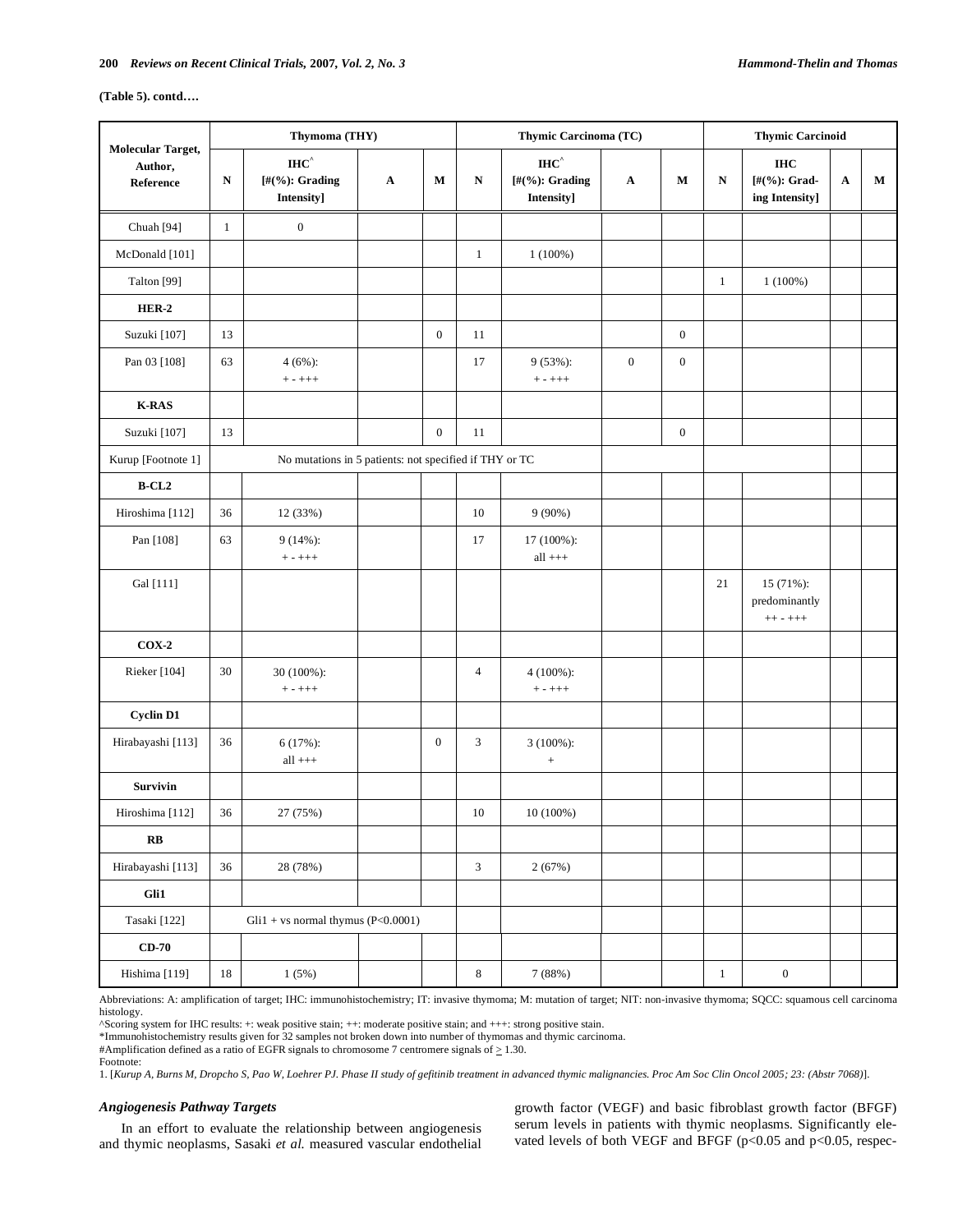tively) were found in thymic carcinoma serum samples but not in those of thymoma [109]. To date, there is one clinical report of an angiogenesis inhibitor effect in the literature in a thymic malignancy. The combination of thalidomide, an angiogenesis inhibitor, and interferon was administered to a patient with metastatic carcinoid. Four months of this combination therapy led to mediastinal disease control in this patient but there was a new asymptomatic brain metastasis. This patient received a total of 18 months of thalidomide therapy, due to lack of other therapeutic options, without disease stabilization in the brain [99]. A phase II study with sunitinib (an inhibitor of VEGFR, PDGFR and c-KIT) has also been performed in patients with unresectable neuroendocrine tumors. The preliminary partial response rate in islet cell carcinoma (n=52) and "carcinoid" (organ of origin not otherwise specified; n=39) was 13.5% (n=7) and 5.1% (n=2), respectively. The overall stable disease rate was 81% [*Kulke M, Lenz HJ, Meropol NJ, et al. A phase 2 study to evaluate the efficacy and safety of SU11248 in patients (pts) with unresectable neuroendocrine tumors (NETs). Proc Am Soc Clin Oncol 2005; 23: (Abstr 4008)*]. The clinical relevance of angiogenesis inhibitors is currently being investigated in a cutting edge phase II study, on par with research in other malignancies, evaluating the combination of bevacizumab, a VEGF inhibitor, and erlotinib, an EGFR inhibitor. Accrual to this study is open to all thymic neoplasms (ClinicalTrials.gov).

## *Apoptosis Pathway Targets*

Other possible targets include the anti-apoptotics Bcl-2 [108,110-112], p53 [108,110,111,113-117], survivin [112, 118] and CD70 [119-121]. Elevated levels of p53 expression and a stronger immunopositive pattern of Bcl-2 were found in thymic carcinomas compared to thymomas indicating greater dysregulation of the apoptotic pathway in the former [108]. In addition, higher expression of p53 was observed in invasive thymoma (clinical stage II, III or IV) compared to non-invasive thymoma (clinical stage I) at 60% and 5.6%, respectively [117]. However, PCR analysis performed by Hirabayashi et al. revealed no p53 mutations in a series of 36 thymoma and 3 thymic carcinoma samples [113].

Survivin is a relatively novel target that has garnished interest due to inhibitors of this target that have entered early clinical trials and have already demonstrated activity. There is one report in the literature of diffuse survivin expression in the cytoplasm of cancer cells from a case of thymic carcinoma [112]. The survivin inhibitor YM155 was evaluated in a phase I study and was active in 5 patients: 3 patients with non-hodgkins lymphoma had partial responses (1 patient had a near CR, was transplanted and is now in remission 14+ months); 2 PSA responses in hormone refractory prostate cancer; and 1 minor response in non-small cell lung cancer. Major regressions in xenograft models predicted response in these 3 tumor types [*Mita AC, Antonia S, Lewis LD, et al. Final safety, pharmacokinetic and antitumor activity results of a phase I study of YM155, a novel survivin inhibitor, when administered by 168 hour continuous infusion. Eur J Cancer 2006; 4: (Abstr 29LB1)*]. These results suggest that further evaluation of survivin expression in thymic malignancies is warranted.

CD70 is a member of the tumor necrosis family that mediates B- and T-lymphocyte interactions. CD70 expression was evaluated in 27 thymic epithelial tumors and was expressed in 88% of thymic carcinomas and in one atypical thymoma, but not expressed in thymoma or one carcinoid sample. In this series, intensity of staining was not described, however, there was diffuse staining in 3 thymic carcinomas while in the others it was restricted to a moderate number of neoplastic cells [119]. Preclinical data with an engineered anti-CD70 antibody demonstrates the potential future viability of CD70 targeted therapy in thymic carcinoma [120].

## *Other Targets*

A number of other targets that could be clinically relevant but that have been less extensively evaluated to date include K-RAS [107, *Kurup A, Burns M, Dropcho S, Pao W, Loehrer PJ. Phase II study of gefitinib treatment in advanced thymic malignancies. Proc Am Soc Clin Oncol 2005; 23: (Abstr 7068)*], COX-2 [104], cyclin D1 [113], RB [113], and the sonic hedgehog pathway target Gli1[122].

Finally, there is another potential target in a rare form of thymic carcinoma, that of carcinoma with  $t(15;19)(q13;p13.1)$  translocation, an entity that was only recognized approximately 15 years ago [15]. This translocation creates a 6.4-kb BRD4-NUT fusion oncogene which confers an aggressive and fatal outcome with survival quoted in weeks. This translocation results in aberrant expression of NUT (normally expressed only in the testis) precipitated by the ubiquitous promoter BRD4 [123, 124]. The precedent set by the successful treatment of CML with c-KIT inhibitors which modulate the BCR/ABL oncogene activity suggests that targeted treatment to modulate BRD4-NUT may be feasible.

#### **Phase I/II Molecular Targeted Studies**

Phase II evaluations of thymic malignancies have only been completed with one molecularly targeted agent. Kurup *et al.* report the results of a phase II study of gefitinib, an EGFR inhibitor, in patients with both thymoma and thymic carcinoma [*Kurup A, Burns M, Dropcho S, Pao W, Loehrer PJ. Phase II study of gefitinib treatment in advanced thymic malignancies. Proc Am Soc Clin Oncol 2005; 23: (Abstr 7068)*]. Only one partial response of short duration (5 months) was observed. Stable disease was observed in 14 patients, however, only 6 patients had disease that was stable for >4 months. The authors conclude that gefitinib in this heavilypretreated population (median prior systemic therapies 2.5, range 0- 6), had limited activity. In this gefitinib study, 5 patients, including the patient with the partial response, had DNA sequencing of tumor which showed no EGFR or KRAS mutations.

Despite only one published molecularly targeted study in thymic malignancies, a review of thymic malignancy trials on ClinicalTrials.gov leaves room for optimism. Accrual to a phase I study with the agent imatinib for thymic advanced stage carcinoma in patients with c-KIT+ and /or PDGFR+ disease was recently completed after a study inception date of April 2006. The successful completion of a phase I trial with a molecularly targeted agent in thymic carcinoma is indeed a milestone. In fact, enrollment of thymic malignancy patients on phase I studies can provide useful information and benefit some patients (Table **6**) [*Faivre S, Pierga J-Y, Delbaldo C, et al. A phase I and pharmacokinetic (PK) trial of CYC202, a novel oral cyclin-dependent kinase (CDK) inhibitor in patients with advanced solid tumors: exploration of 3 administration schedules. Proc AACR-NCI-EORTC Molec Targets Cancer Ther 2003; (Abstr A154)*, *Weitman SD, Smith S, Eder J, et al. Irofulven monotherapy: impressive phase I and II clinical antitumor activity in heavily-pretreated patients. Proc Am Soc Clin Oncol 2001; 20: (Abstr 2081)*, *Hutson TE, Plavney D, Mekhail T, et al. A dose finding and pharmacokinetic study of the novel isoflavanoid phenoxodiol in patients with refractory malignancies. Proc Am Soc Clin Oncol 2003; 22: (Abstr 886)*, *de Bono JS, Steele N, Vidal L, et al. Updated results of the first in man evaluation of the histone deacetylase (HDAC) inhibitor, PXD101 in cancer patients (Pts). Proc Molec Target Cancer Ther 2005; 220s (Abstr C88)*, *Fiedler W, Giaccone G, Lasch P, et al. Phase I study of SU014813, a novel oral multi-targeted receptor tyrosine kinase (RTK) inhibitor. Proc Molec Target Cancer Ther 2005; 157s (Abstr B119)*, *Yamamoto N, Andoh M, Kawahara M, Fukuoka M, Niitani H. Phase I study of TZT-1027, an inhibitor of tubulin polymerization given weekly x 3 as a 1-hour intravenous infusion in patients (pts) with solid tumors. Proc Am Soc Clin Oncol 2002: 21: (Abstr 420)*. The recent approval of sorafenib for advanced and metastatic renal cell carci-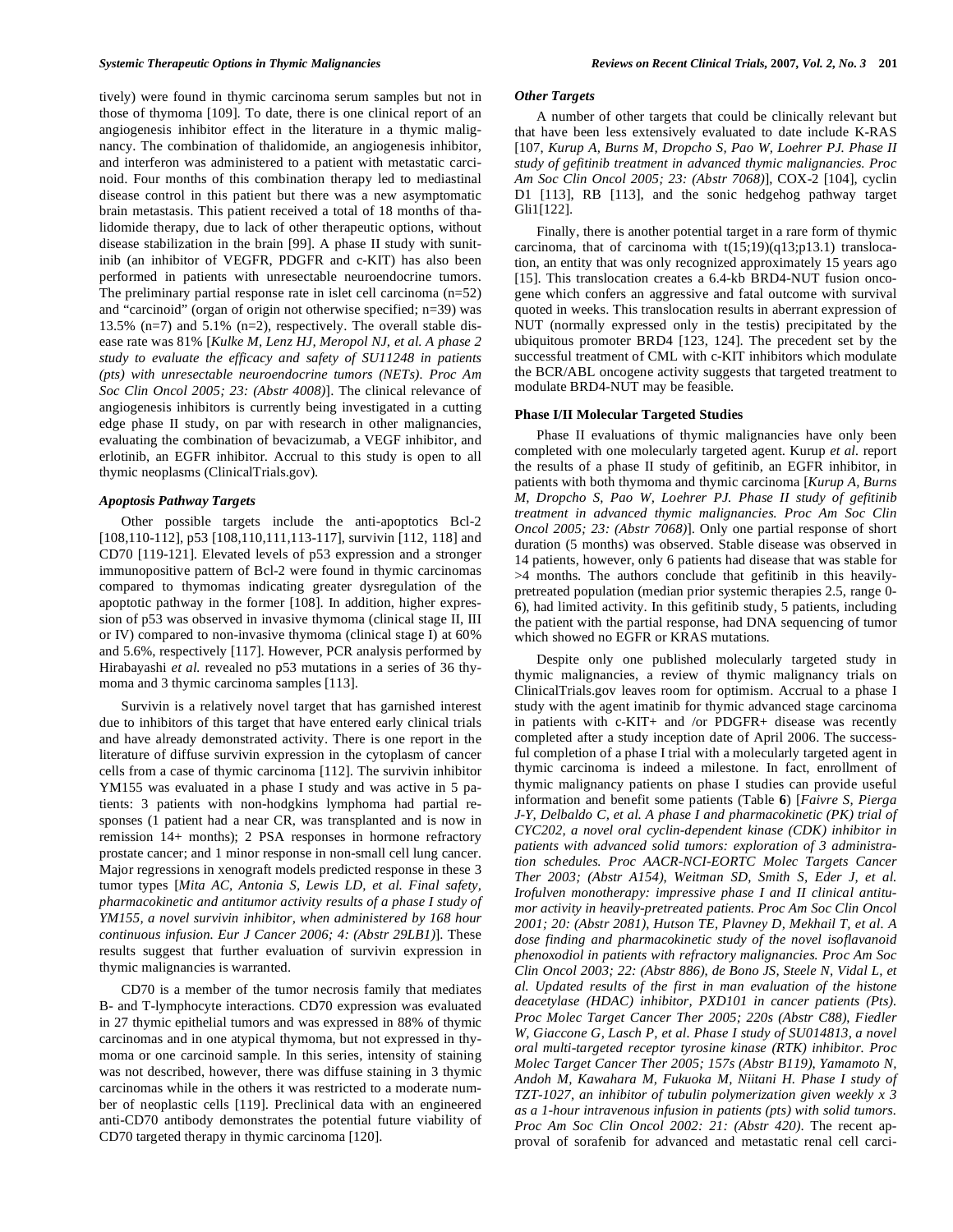#### **Table 6. Thymic Neoplasm Activity in Recent Phase I Studies**

| Investigational<br><b>Agent/Reference</b> | Mechanism of<br><b>Action</b>                                             | <b>Dose Level</b>                               | N              | <b>Prior Therapy</b>                   | Pathology                                                                            | <b>Response</b>                                                             | # of Courses or<br><b>Duration of</b><br><b>Treatment</b> |
|-------------------------------------------|---------------------------------------------------------------------------|-------------------------------------------------|----------------|----------------------------------------|--------------------------------------------------------------------------------------|-----------------------------------------------------------------------------|-----------------------------------------------------------|
| <b>CYC202</b><br>[Footnote 1]             | CDK2/cyclin E<br>complex inhibitor                                        | Not specified                                   | 1              | Not specified                          | Thymoma                                                                              | Stable disease                                                              | $> 5$ months                                              |
| E7070<br>[125]                            | Chloroindoyl<br>sulfonamide CDK<br>inhibitor                              | 800 or 1000<br>$mg/m^2$                         | $\mathbf{1}$   | Anthracycline,<br>cisplatin, etoposide | Epithelial cancer<br>of thymus with PD<br>in 3 months previ-<br>ous to C1D1<br>E7070 | Stable disease                                                              | 6 months                                                  |
| Exatecan [126]                            | Topoisomerase I<br>inhibitor                                              | $0.2 \text{ mg/m}^2/d$<br>IV                    | $\mathbf{1}$   | Several combina-<br>tion regimens      | Malignant thy-<br>moma                                                               | Minor response<br>(36% decrease)                                            | $\overline{4}$                                            |
| Exatecan [127]                            | Topoisomerase I<br>inhibitor                                              | $0.15 - 0.23$<br>$mg/m^2/d$ CIV<br>x 21 days    | $\mathbf{1}$   | Various regimens<br>without response   | Malignant thy-<br>moma                                                               | Radiographic &<br>symptomatic im-<br>provement allowing<br>oxygen cessation | 12                                                        |
| Irofulven<br>[Footnote 2]                 | <b>Induces DNA</b><br>alkylation,<br>MAPK activation,<br>apoptosis        | Qd x 5 days                                     | 1              | Not specified                          | Thymoma                                                                              | Minor response                                                              | 1                                                         |
| Phenoxodiol<br>[Footnote 3]               | Isoflavanoid cell<br>cycle inhibitor<br>induces G1/M<br>arrest            | $2.2 \text{ mg/kg/d}$<br>IV x 7 days q<br>2 wks | $\overline{c}$ | Not specified                          | Thymic carcinoma                                                                     | Stable disease                                                              | $\geq$ 12 cycles                                          |
| <b>PDX101</b><br>[Footnote 4]             | HDAC inhibitor                                                            | Not specified                                   | 1              | Not specified                          | Epithelial T-cell<br>thymoma                                                         | Partial response<br>(70% decrease)                                          | $> 1$ year                                                |
| SU014813<br>[Footnote 5]                  | Multi-targeted<br>RTK inhibitor:<br>VEGFR-1 & -2,<br>PDGFR, KIT,<br>FLT-3 | Not specified                                   | $\mathbf{1}$   | Not specified                          | Thymus malig-<br>nancy                                                               | Partial response                                                            | Not specified                                             |
| TZT-1027<br>[Footnote 6]                  | Inhibitor of tubu-<br>lin polymerization                                  | $1.5 \text{ mg/m}^2$ q<br>wk x 3                | 1              | Not specified                          | Thymoma                                                                              | Partial response                                                            | 183 days                                                  |

Abbreviations: CDK: cyclin dependent kinase; HDAC: histone deacetylase; NS: not-specified; PD: progressive disease; PR: partial response; RTK: receptor tyrosine kinase. Footnotes:

1. [*Faivre S, Pierga J-Y, Delbaldo C, et al. A phase I and pharmacokinetic (PK) trial of CYC202, a novel oral cyclin-dependent kinase (CDK) inhibitor in patients with advanced solid tumors: exploration of 3 administration schedules. Proc AACR-NCI-EORTC Molec Targets Cancer Ther 2003; (Abstr A154)*].

2. [*Weitman SD, Smith S, Eder J, et al. Irofulven monotherapy: impressive phase I and II clinical antitumor activity in heavily-pretreated patients. Proc Am Soc Clin Oncol 2001; 20: (Abstr 2081)*].

3. [*Hutson TE, Plavney D, Mekhail T, et al. A dose finding and pharmacokinetic study of the novel isoflavanoid phenoxodiol in patients with refractory malignancies. Proc Am Soc Clin Oncol 2003; 22: (Abstr 886)*].

4. [*de Bono JS, Steele N, Vidal L, et al. Updated results of the first in man evaluation of the histone deacetylase (HDAC) inhibitor, PXD101 in cancer patients (Pts). Proc Molec Target Cancer Ther 2005; 220s (Abstr)*].

5. [*Fiedler W, Giaccone G, Lasch P, et al. Phase I study of SU014813, a novel oral multi-targeted receptor tyrosine kinase (RTK) inhibitor. Proc Molec Target Cancer Ther 2005; (Abstr 157s)*].

6. [*Yamamoto N, Andoh M, Kawahara M, Fukuoka M, Niitani H. Phase I study of TZT-1027, an inhibitor of tubulin polymerization given weekly x 3 as a 1-hour intravenous infusion in patients (pts) with solid tumors. Proc Am Soc Clin Oncol 2002: 21: (Abstr 420)*].

noma is the fruition of an observation in a phase I study in which responses in this typically chemotherapy-resistant tumor were noted [128]. Similarly, approval of bortezomib in multiple myeloma was sparked by the observations of an astute investigator who noted subtle signs of response in a patient with multiple myeloma on one of the original phase I studies [129]. In addition, an ongoing phase II trial is evaluating the biologic agent octreotide in primary inoperable thymoma. Clearly, there are indications of progress with thymoma and thymic carcinoma however, little research to date has been geared towards thymic carcinoid.

Clinical trials in thymic malignancies optimally should be conducted globally and not just in the national multi-institutional setting in order to enroll sufficient patients in a timely manner. While the United States Food and Drug Administration (FDA) and the European Union (EU) have each taken steps to facilitate international collaboration this area remains fraught with hurdles. While recent efforts by the EU and FDA sought to simplify the regulatory burden, improve patient safety and speed approval of new therapies, a recent editorial lamented the fact that measures taken by the EU to increase the incentive to engage in international trials had the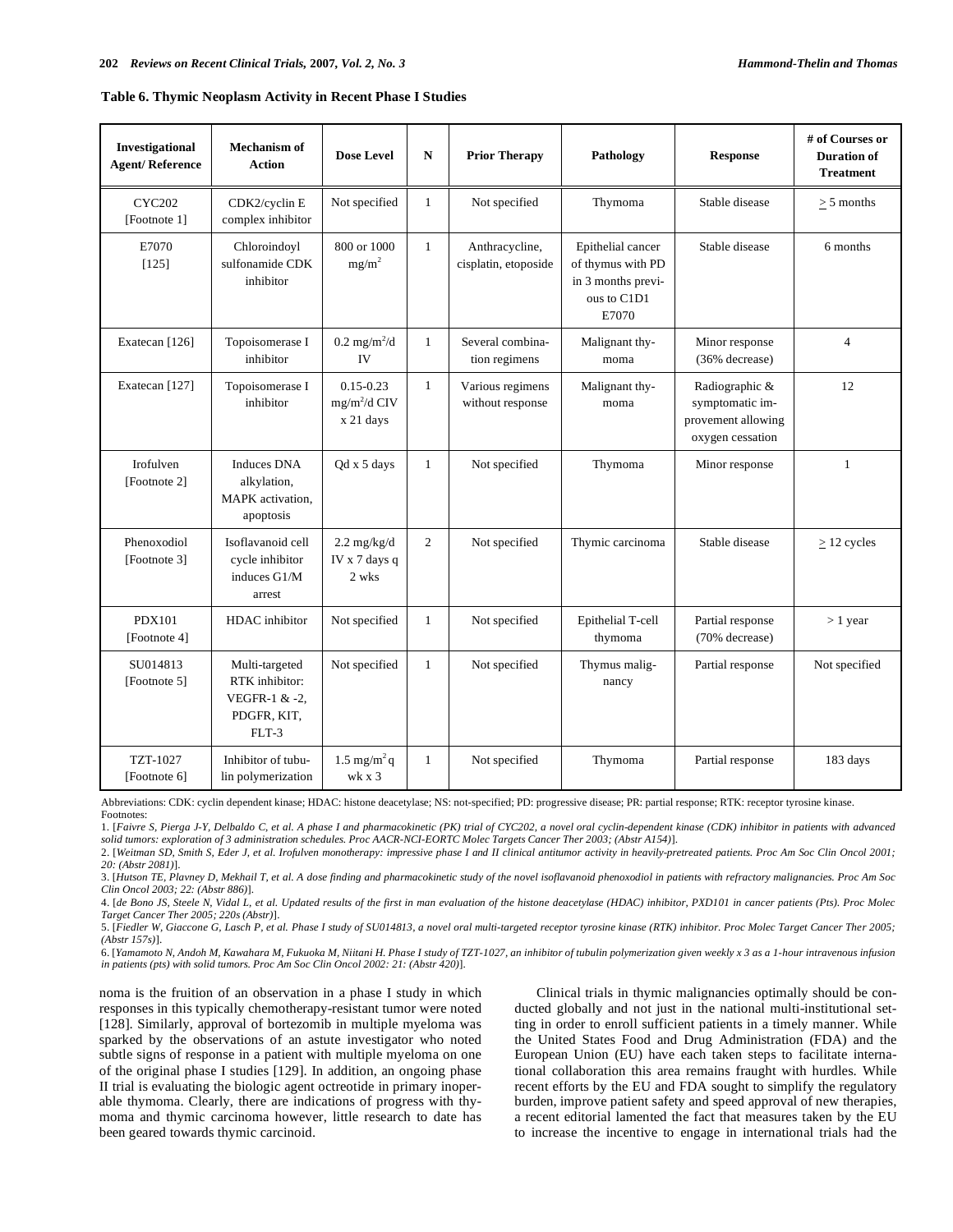opposite effect [130, 131]. Clearly a drop in international collaboration, increased outsourcing of trials and loss of diversity of new treatments would affect progress in thymic malignancies more so than in other more common tumor types. Another critical aspect of drug development in thymic malignancies is the issue of tumor banking and translational studies. The rarity of thymic malignancies makes it prudent to create a pool of shared resources from which researchers, clinicians and patients may all benefit. Clearly this will require resolution of bureaucratic issues as previously described.

# **CONCLUSION**

In conclusion, progress in the systemic therapy of thymic malignancies has been achieved. In 1999, Thomas *et al.* stated that "the rarity of this tumor somewhat obscured the optimal treatment for this disease" [132] and the role of chemotherapy in this malignancy was debatable. Today, almost a decade later, despite the lack of phase III trials, the consensus is that cisplatin-based therapy is beneficial. In addition, phase II studies are not only being conducted in thymoma but also in thymic carcinoma, and not only with novel cytotoxic agents but also with novel molecularly targeted agents. Dedication to prospective translational multi-institutional trials, tumor banking and further elucidation into the molecular characteristics of thymic neoplasms portend an even brighter future with the possibility of more substantial progress being made in the next ten years than in the previous ten years.

#### **REFERENCES**

- [1] Fornasiero A, Daniele O, Ghiotto C, *et al.* Chemotherapy of invasive thymoma. J Clin Oncol 1990; 8: 1419-23.
- [2] Rosai J, Sobin LH. Histological typing of tumors of the thymus. In: International Histological Classification of Tumors. (2<sup>nd</sup> Edition) World Health Organization, Springer Co., New York, NY, USA: 9, 1999.
- [3] Ohchi T, Tanaka H, Shibuya Y, *et al.* Thymic carcinoid with mucinous stroma: a case report. Respir Med 1998; 92: 880-2.
- [4] Zhenqiang G, Kahn L, Bhuiya T. Thymic carcinoid with mucinous stroma. Am Diag Pathol 2006; 10: 114-6.
- [5] Suster S, Moran CA. Thymic carcinoid with prominent mucinous stroma. Report of a distinctive morphologic variant of thymic neuroendocrine neoplasm. Am J Surg Pathol 1995; 9: 1277-85.
- [6] Lam WW, Chan FL, Lau YL, Chau MT, Mok CK. Pediatric thymoma: unusual occurrence in two siblings. Pediatr Radiol 1993; 23: 124-6.
- [7] Matano A, Dritsas C. Familial occurrence of thymoma. Arch Pathol 1973; 95: 90-1.
- [8] Jensen MO, Antonenko D. Thyroid and thymic malignancy following childhood irradiation. J Surg Oncol 1992; 50: 206-8.
- [9] Teoh R, McGuire L, Wong K, Chin D. Increased incidence of thymoma in Chinese myasthenia gravis: possible relationship with Epstein-Barr virus. Acta Neurol Scan 1989; 80: 221-5.
- [10] Dimery IW, Lee JS, Blick M, Pearson G, Spritzer G, Hong WK. Association of Epstein-Barr virus with lymphoepithelioma of the thymus. Cancer 1988; 61: 2475-80.
- [11] McGuire LJ, Huang DP, Teoh R, Arnold M, Wong K, Lee JC. Epstein-Barr virus genome in thymoma and thymic lymphoid hyperplasia. Am J Pathol 1988; 131: 385-90.
- [12] Chen PC, Pan CC, Yang AH, Wang LS, Chiang H. Detection of Epstein-Barr virus genome within thymic epithelial tumours in Taiwanese patients by nested PCR, PCR in situ hybridization, and RNA in situ hybridization. J Pathol 2002; 197: 684-8.
- [13] Herens C, Radermecker M, Servais A, *et al.* Deletion (6)(p22p25) is a recurrent anomaly of thymoma: report of a second case and review of the literature. Cancer Genet Cytogenet 2003; 146: 66-9.
- [14] Inoue M, Starostik P, Zettl A, et al. Correlating genetic aberrations with World Health Organization-defined histology and stage across the spectrum of thymomas. Cancer Res 2003; 63: 3708-15.
- [15] Kubonishi I, Takehara N, Iwata J, *et al.* Novel t(15:19)(q15;p13) chromosome abnormality in a thymic carcinoma. Cancer Res 1991; 51: 3327-8.
- [16] Lee ACW, Kwong YL, Fu KH, Chan GCF, Ma L, Lau YL. Disseminated mediastinal carcinoma with chromosomal translocation (15:19). Cancer 1993; 72: 2273-6.
- [17] Rosai J, Higa E, Davie J. Mediastinal endocrine neoplasm in patients with multiple endocrine adenomatosis: A previously unrecognized association. Cancer 1972; 29: 1075-93.
- [18] Teh BT, Zedenius J, Kytola S, *et al.* Thymic carcinoids in multiple endocrine neoplasia type I. Ann Surg 1998; 228: 99-105.
- [19] Chahinian AP. Thymoma and thymic tumors. In: Kufe DW, Pollock RE, Weishselbaum RR, *et al.*, Eds. Cancer Medicine, Sixth Edition Hamilton, Canada: BC Decker, 2003: 1467-74.
- [20] Pan CC, Chen PC, Wang LS, Chi KS, Chiang H. Thymoma is associated with an increased risk of second malignancy. Cancer 2001; 92: 2406-11.
- [21] Engels EA, Pfeiffer RM. Malignant thymoma in the United States: demographic patterns in incidence and associations with subsequent malignancies. Int J Cancer 2003; 105: 546-51.
- [22] Wang DY, Chang DB, Kuo SH, *et al.* Carcinoid tumours of the thymus. Thorax 1994; 49: 357-60.
- [23] Regnard JF, Magdeleinat P, Dromer C, *et al.* Prognostic factors and long-term results after thymoma resection: a series of 307 patients. J Thorac Cardiovasc Surg 1996; 112: 376-84.
- [24] Giaccone G. Treatment of malignant thymoma. Curr Op Oncol 2005; 17: 140-6.
- [25] Chaer R, Massad MG, Evans A, Snow NJ, Geha AS. Primary neuroendocrine tumors of the thymus. Ann Thorac Surg 2002; 74: 1733-40.
- [26] Strobel P, Marx A, Zettl A, Muller-Hermelink HK. Thymoma and thymic carcinoma: an update of the WHO classification 2004. Surg Today 2005; 35: 805-11.
- [27] Ogawa K, Toita T, Uno T, *et al.* Treatment and prognosis of thymic carcinoma: a retrospective analysis of 40 cases. Cancer 2002; 94: 3115-9.
- [28] Kondo K, Monden Y. Therapy for thymic epithelial tumors: a clinical study of 1320 patients from Japan. Ann Thorac Surg 2003; 76: 878-84.
- [29] Klemm KM, Moran CA, Suster S. Pigmented thymic carcinoids: a clinicopathological and immunohistological study of two cases. Mod Pathol 1999; 12: 946-8.
- [30] Wick MR. Neuroendocrine neoplasia: current concepts. Am J Clin Pathol 2000; 113: 331-5.
- [31] Detterbeck FC, Parsons AM. Thymic tumors. Ann Thorac Surg 2004; 77: 1860-9.
- [32] Gal AA, Kornstein MJ, Cohen C, Duarte IG, Miller JI, Mansour KA. Neuroendocrine tumors of the thymus: a clinicopathological and prognostic study. Ann Thorac Surg 2001; 72: 1179-82.
- [33] Masaoka A, Monden Y, Nakahara Kevin, Tanioka T. Follow-up study of thymomas with special reference to their clinical stages. Cancer 1981; 48: 2485-92.
- [34] Verley JM, Hollmann KH. Thymoma. A comparative study of clinical stages, histologic features, and survival in 200 cases. Cancer 1985; 55: 1074-86.
- [35] Maggi G, Casadio C, Cavallo A, Cianci R, Molinatti M, Ruffini E. Thymomas: results of 241 operated cases. Ann Thorac Surg 1991; 51: 152-6.
- [36] Lewis JE, Wick MR, Scheithauer BW, Bernatz PE, Taylor WF. Thymoma. A clinicopathologic review. Cancer 1987; 60: 2727-43.
- [37] Cohen DJ, Ronnigen LD, Graeber GM, *et al.* Management of patients with malignant thymoma. J Thorac Cardiovasc Surg 1984; 87: 301-7.
- [38] Masaoka A, Yamakawa Y, Niwa H, *et al.* Thymectomy and malignancy. Eur J Cardiothorac Surg 1994; 8: 251-3.
- [39] Quintanilla-Martinez L, Wilkens EW, Choi N, Efird J, Hug E, Harris NL. Thymoma. Histologic subclassification is an independent prognostic factor. Cancer 1994; 74: 606-17.
- [40] Strobel P, Bauer A, Puppe B, *et al.* Tumor recurrence and survival in patients treated for thymomas and thymic squamous cell carcinoma: a retrospective analysis. J Clin Oncol 2004; 22: 1501-9.
- [41] Fukai I, Masaoka A, Fujii Y, *et al.* Thymic neuroendocrine tumor (thymic carcinoid): a clinicopathologic study in 15 patients. Ann Thorac Surg 1999; 67: 208-11.
- [42] Sperling B, Marschall J, Kennedy R, Pahwa P, Chibbar R. Thymoma: a review of the clinical and pathological findings in 65 cases. Can J Surg 2003; 46: 37-42.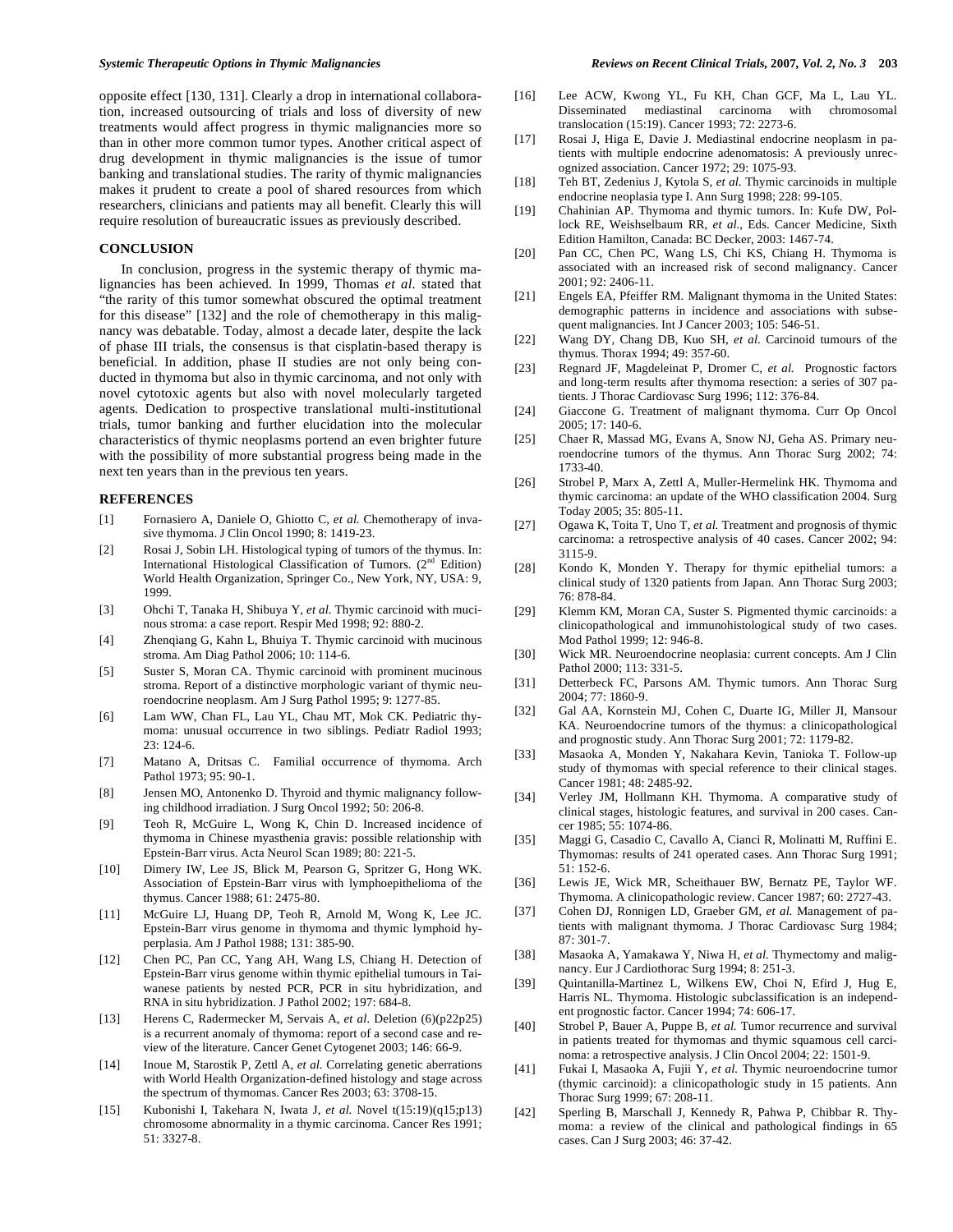- Massachusetts General Hospital. J Thorac Cardiovasc Surg 1966; 52: 322-30.
- [44] Okumura M, Miyoshi S, Takeuchi Y, *et al.* Results of surgical treatment of thymomas with special reference to the involved organs. J Thorac Cardiovasc Surg 1999; 117: 605-11.
- [45] Moore KH, McKenzie PR, Kennedy CW, McCaughan BC. Thymoma: trends over time. Ann Thorac Surg 2001; 72: 203-7.
- [46] Wilkins KB, Sheikh E, Green R, *et al.* Clinical and pathologic predictors of survival in patients with thymoma. Ann Surg 1999; 230: 562-74.
- [47] Wang LS, Huang MH, Lin TS, Huang BS, Chien KY. Malignant thymoma. Cancer 1992; 70: 443-50.
- [48] Penzel R, Hoegel J, Schmitz W, *et al.* Clusters of chromosomal imbalances in thymic epithelial tumours are associated with the WHO classification and the staging system according to Masaoka. Int J Cancer 2003; 105: 494-8.
- [49] Boston B. Chemotherapy of invasive thymoma. Cancer 1976; 38: 49-52.
- [50] Chahinian AP, Holland JF, Bharadwaj S. Chemotherapy for malignant thymoma. Ann Intern Med 1983; 99: 736.
- [51] Fornasiero A, Daniele O, Ghiotto C, *et al.* Chemotherapy for invasive thymoma: a 13-year experience. Cancer 1991; 68: 30-3.
- [52] Loehrer PJ Sr, Kim K, Aisner S, *et al.* Cisplatin plus doxorubicin plus cyclophosphamide in metastatic or recurrent thymoma: final results of an intergroup trial. Clin Oncol 1994; 12: 1164-8.
- [53] Hejna M, Haverl I, Raderer M. Nonsurgical management of malignant thymoma. Cancer 1999; 85: 1871-84.
- [54] Bonomi PD, Finkelstein D, Aisner S, Ettinger D. EST2852 phase II trial of cisplatin in metastatic or recurrent thymoma. Am J Clin Oncol 1993;16: 342-5.
- [55] Highley MS, Underhill CR, Parnis FX, *et al.* Treatment of invasive thymoma with single-agent ifosfamide. J Clin Oncol 1999; 17: 2737-44.
- [56] Loehrer PJ, Jiroutek M, Aisner S, *et al*. Combined etoposide, ifosfamide, and cisplatin in the treatment of patients with advanced thymoma and thymic carcinoma. Cancer 2001; 91: 2010-5.
- [57] Giaccone G, Ardizzon A, Kirkpatrick A, Clerico M, Sahmoud T, van Zandwijk N. Cisplatin and etoposide combination chemotherapy for locally advanced or metastatic thymoma: A phase II study of the European Organization for Research and Treatment of Cancer Lung Cancer Cooperative Group. J Clin Oncol 1996; 14: 814- 20.
- [58] Loehrer PJ, Wang W, Johnson DH, Ettinger DS. Octreotide alone or with prednisone in patients with advanced thymoma and thymic carcinoma: An Eastern Cooperative Oncology Group Phase II Trial. J Clin Oncol 2004; 22: 293-9.
- [59] Palmieri G, Montella L, Martignetti A, *et al.* Somatostatin analogs and prednisone in advanced refractory thymic tumors. Cancer 2002; 94: 1414-20.
- [60] Gordon MS, Battiato LA, Gonin R, Harrison-Mann BC, Loehrer PJ Sr. A phase II trial of subcutaneously administered recombinant human interleukin-2 in patients with relapsed/refractory thymoma. J Immunother Emphasis Tumor Immunol 1995; 18: 179-84.
- [61] Hanna N, Gharpure VS, Abnour R, Cornetta K, Loehrer PJ Sr. High-dose carboplatin with etoposide in patients with recurrent thymoma: the Indiana University experience. Bone Marrow Transplant 2001; 28: 435-8.
- [62] Iwasaki Y, Ohsugi S, Takemura Y, Nagata K, Harada H, Nakagawa M. Multidisciplinary therapy including high-dose chemotherapy followed by peripheral blood stem cell transplantation for invasive thymoma. Chest 2002; 122: 2249-52.
- [63] Liu JM, Wang LS, Huang BS, et al. Topoisomerase 2a plays a pivotal role in the tumor biology of stage IV thymic neoplasia. Cancer 2006; 109: 502-9.
- [64] Muss HB, Thor AD, Berry DA, *et al.* c-erbB-2 expression and response to adjuvant therapy in women with node-positive early breast cancer. N Engl J Med 1994; 330:1260-6.
- [65] Kruman II, Matylevich NP, Beletsky IP, Afanasyev VN, Umansky SR. Apoptosis of murine BW 5147 thymoma cells induced by dexamethasone and gamma irradiation. J Cell Physiol 1991; 148: 267- 73.
- [66] Lastoria S, Vergara E, Varrella P, *et al. In vivo* detection of new neoplastic lesions expressing somatostatin receptors using In-111

octreotide. In: Rao RS, Deo MG, Sanghvi LD, Mittra I, eds. Proc XVI International Cancer Congress. Bologna, Italy: Monduzzi, 1994: 685-9.

- [67] Rauly I, Saint-Laurent N, Delesque N, *et al.* Induction of a negative autocrine loop by expression of SST2 somatostatin receptor in NIH 3T3 cells. J Clin Invest 1996; 97: 1874-83.
- [68] Delesque N, Buscail L, Esteve JP, *et al.* A tyrosine phosphatase is associated with the somatostatin receptor. Ciba Found Symp 1995; 190: 187-96.
- [69] Buscail L, Esteve JP, Saint LN. Inhibition of cell proliferation by the somatostain analogue RC-160 is mediated by somatostatin receptor subtypes SSTR2 and SSTR5 through different mechanisms. Proc Natl Acad U S A 1995; 92: 1580-4.
- [70] Palmieri G, Lastoria S, Colao A, *et al.* Successful treatment of a patient with a thymoma and pure red-cell aplasia with octreotide and prednisone. N Eng J Med 1997; 336: 263-5.
- [71] Tiseo M, Monetti F, Ferrarini M, Serrano J, Chiaramondia M, Ardizzoni A. Dramatic responses to therapy in rare tumors. Case 1. Complete remission to corticosteroids in an octreotide-refractory thymoma. J Clin Oncol 2005; 23: 1578-9.
- [72] Kirkove C, Berghman J, Noel H, van de Merckf J. Dramatic response of recurrent invasive thymoma to high doses of corticosteroids. Clin Oncol 1992; 4: 64-6.
- [73] Suster S, Rosai J. Thymic carcinoma. A clinicopathologic study of 60 cases. Cancer 1991; 67: 1025-32.
- [74] Yoh K, Goto K, Ishii G, *et al.* Weekly chemotherapy with cisplatin, vincristine, doxorubicin, and etoposide is an effective treatment for advanced thymic carcinoma. Cancer 2003; 98: 926-31.
- [75] Kitami A, Suzuki T, Kamio Y, Suzuki S. Chemotherapy of thymic carcinoma: Analysis of seven cases and review of the literature. Jpn J Clin Oncol 2001; 31: 601-4.
- [76] Koizumi T, Takabayashi Y, Yamagishi S, *et al.* Chemotherapy for advanced thymic carcinoma. Am J Clin Oncol 2002; 25: 266-8.
- [77] Oshita F, Kasai T, Kurata T, *et al.* Intensive chemotherapy with cisplatin, doxorubicin, cyclophosphamide, etoposide and granulocyte-stimulating factor for advanced thymoma or thymic cancer: preliminary results. Jap J Clin Oncol 1995; 25: 208-12.
- [78] Lucchi M, Mussi A, Basolo F, Ambrogi MC, Fontanini G, Angeletti CA. The multimodality treatment of thymic carcinoma. Eur J Cardiothorac Surg 2001; 19: 566-9.
- [79] Maruyama R, Suemitsu R, Okamoto T, *et al.* Persistent and aggressive treatment for thymic carcinoma. Oncology 2006; 70: 325-9.
- [80] Yano T, Hara N, Ichinose Y, Asoh H, Yokoyama H, Ohta M. Treatment and prognosis of primary thymic carcinoma. J Surg Oncol 1993; 52: 255-8.
- [81] Oguri T, Achiwa H, Kato D, *et al.* Efficacy of docetaxel as a second-line chemotherapy for thymic carcinoma. Chemotherapy 2004; 50: 279-82.
- [82] Yamada T, Chiba W, Hitomi S. Thymic basaloid carcinoma. Kyobu Geka 2006; 59: 1154-8.
- [83] Takeda S, Sawabata N, Inoue M, Koma M, Maeda H, Hirano H. Thymic carcinoma. Clinical institutional experience with 15 patients. Eur J Cardiothorac Surg 204; 26: 401-6.
- [84] Geffen DB, Benharroch D, Yellin A, Ariad S, Or R, Cohen Y. Multimodal treatment of metastatic thymic carcinoma including high-dose chemotherapy with autologous stem cell transplantation: report of a case with more than 4-year disease-free survival. Am J Clin Oncol 2001; 24: 566-9.
- [85] Takayama T, Kameya T, Inagaki K, *et al.* MEB type I associated with mediastinal carcinoid producing parathyroid hormone, calcitonin and chorionic gonadotropin. Pathol Res Pract 1993; 189: 1090-4.
- [86] Spaggiari L, Pastorino U. Double transmanubrial approach and sternotomy for resection of a giant thymic carcinoid tumor. Ann Thorac Surg 2001; 72: 629-31.
- [87] Filosso P, Dato G, Ruffini E, Bretti S, Ozzello F, Mancuso M. Multidisciplinary treatment of advanced thymic neuroendocrine carcinoma (carcinoid): report of a successful case and review of the literature. J Thorac Cardiovasc Surg 2004; 127: 1215-9.
- [88] Pan CC, Jong YJ, Chen YJ. Comparative genomic hybridization analysis of thymic neuroendocrine tumors. Mod Pathol 2005; 18: 358-64.